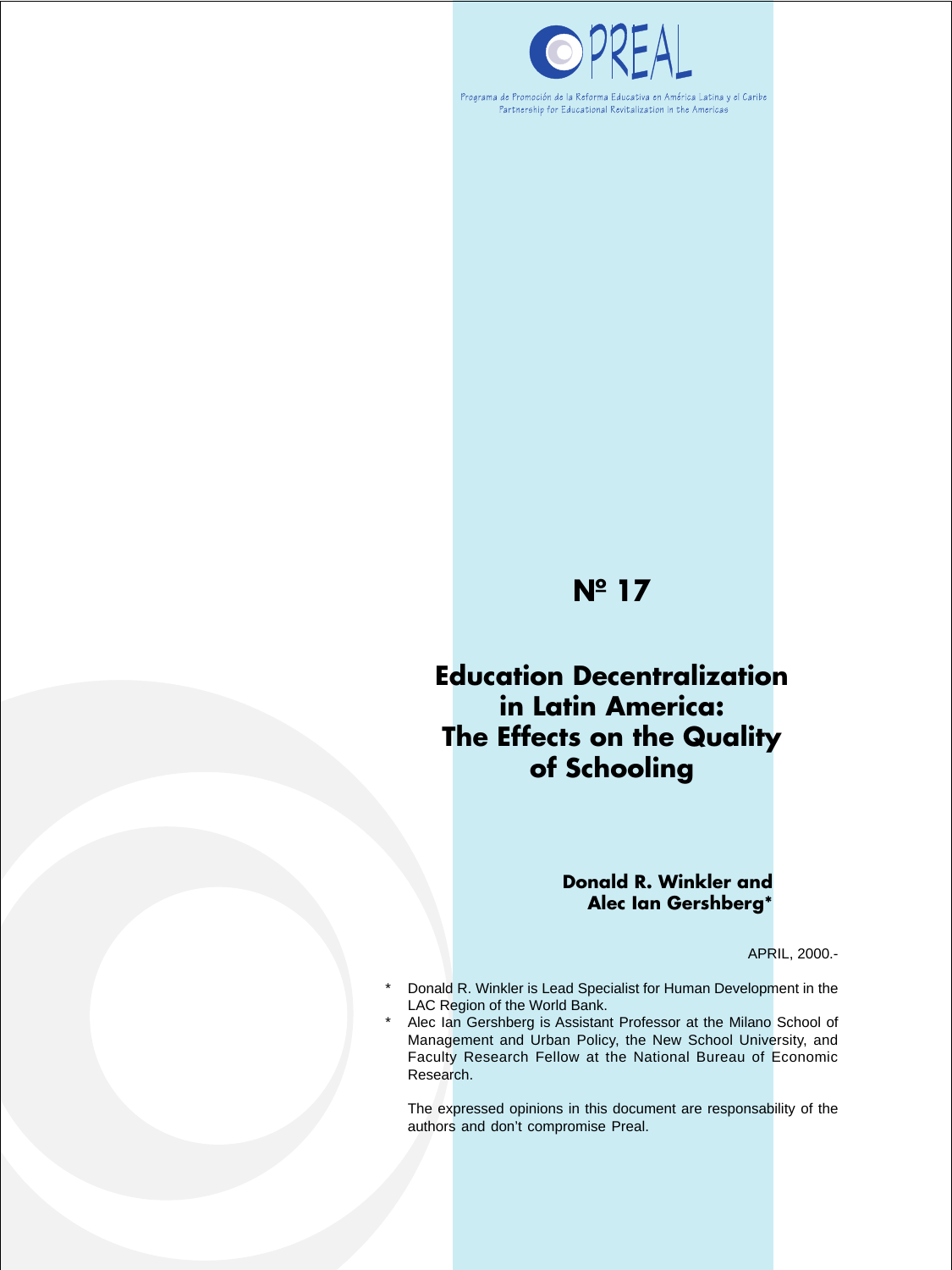As we have seen, over the past decade decentralization of government has become common throughout Latin America. The education sector is no exception, and there has been a rapid increase in the number of countries implementing significant decentralization reforms (see Figure 1). At the same time, there has been a worldwide trend to give schools greater decision-making autonomy, in the interest of improving school performance and accountability. School systems as diverse as those in Victoria, Australia; Memphis, Tennessee; and Minas Gerais, Brazil, have given authority to school heads, and then through a variety of mechanisms held them responsible for school performance.

#### **Figure 1**



The two types of education decentralization—to lower levels of government and to individual schools—have very different origins and aims. The decentralization of education to lower levels of government has almost without exception been undertaken in the context of a more general decentralization of government, the causes of which vary widely. The decentralization of education to individual schools, on the other hand, has typically been motivated by concerns about poor school performance. Both types of education decentralization are well represented in Latin America, and this chapter reviews the evidence to date on their various impacts on schooling.

The literature on education decentralization is growing rapidly, but it is still primarily descriptive in nature. Attempts to assess the impacts of decentralization have suffered from weak baseline data and poor research designs, mainly resulting from inadequate data. Weak evaluations are not limited to Latin America or developing countries. For example, Summers and Johnson (1991) reviewed more than 600 evaluations of school-based management in the United States and found only two with an adequate research design.

Several recent studies and evaluations of primary and secondary education, both in Latin America and in other regions, provide the basis for this chapter, of which three merit mention. The World Bank recently completed several studies on education decentralization worldwide (Fiske 1996; Gaynor 1998); the Inter-American Development Bank sponsored research on the effects of different organizational arrangements in education in Brazil, Chile, and Venezuela (Savedoff 1998); and the Centro Estudios para America Latina (CEPAL) worked with researchers in five countries (Bolivia, Brazil, Colombia, Mexico, and Nicaragua) to assess education decentralization strategies (di Gropello 1998). In addition, this chapter draws on several country-specific evaluations from Latin America and selected evaluations from outside the Region.

## **RATIONALE FOR EDUCATION DECENTRALIZATION**

The economic rationale for decentralizing education is to improve technical and social efficiency (Winkler 1994). Decentralized decision-making, it is argued, will give local voter-consumers greater voice in the service mix that they receive and, hence, raise their welfare. Presumably, the more local the decision the greater the voter-consumer voice will be—that is, greater at the school level than the municipal level, and greater in single-purpose (for example, school district) than general-purpose governments. If the finance and supply of education is determined locally, the improvement in social welfare will be still greater, for the median voterconsumer will tax himself or herself only up to that point where the marginal tax costs and marginal educational benefits are equal.

However, these arguments presume a world in which democracy works well, and in which all externalities are captured locally. If there is the risk that local elites capture local decision-making, so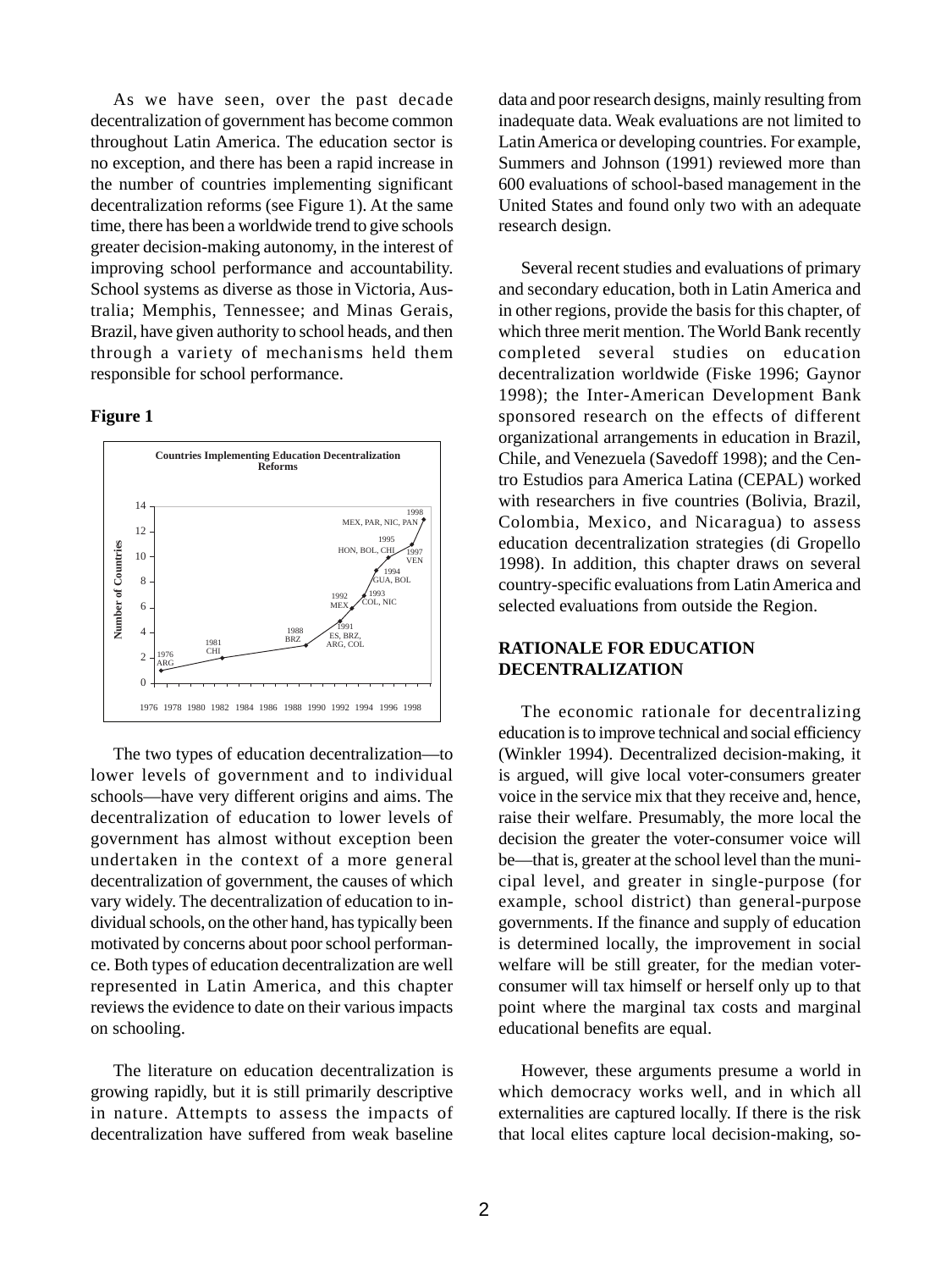cial welfare may not improve; this risk may be higher in societies with little experience in participative democracy at the local level. If the externalities alleged to result from education, especially basic education, are distributed beyond the confines of the locality, there is a strong argument for a high percentage of financing coming from centralized sources. Ensuring equality of educational opportunity, as measured at a minimum by equality in educational spending, is a further argument for a high degree of centralized financing in countries where income inequality is high.

Improved technical efficiency is the other rationale for education decentralization. Here the argument has several elements. First, to the extent that prices and production processes vary across localities, there are obvious efficiencies resulting from letting local decision-makers allocate budgets across inputs. Second, in situations where the capacity of centralgovernment ministries to monitor and supervise local schools has been weak, devolving these responsibilities to local voter-consumers may increase the accountability of the school for its performance. The interest of local voter-consumers may be higher, if they are also contributing resources financial or non-financial—to the school.

A final argument for decentralization is that having many suppliers rather than just one supplier is likely to lead to a wider variety of experiences and innovations. If there are adequate means for communicating and exchanging information on these experiences, a decentralized system may lead to more rapid innovation and change than a centralized one. There is some evidence for this argument in the case of Brazil (Xavier, Sobrinho, and Marra).

## **THE EDUCATIONAL CONTEXT OF DECENTRALIZATION**

The problem of access to basic schooling has been solved for most children in Latin America. Now, there is a growing consensus that it is the *quality* of education that must be improved, especially in the public schools and especially for poor children (Summit of the Americas II 1998). Low quality is reflected in high rates of repetition and dropout and low performance on standardized tests of scholastic achievement. The Latin American and Caribbean countries that have participated in international tests of science and mathematics have scored slightly above African countries and well below East Asian countries (see Figure 2).

#### **Figure 2**



*Source:* International Association for the Evaluation of Educational Achievement (IEA). (1996). *Mathematics* Achievement in the Middle School Year: IEA's Third International Mathematics and Science Study (TIMSS). Center for the Study of Testing, Evaluation, and Educational Policy, Boston College. November.

#### **Figure 3**

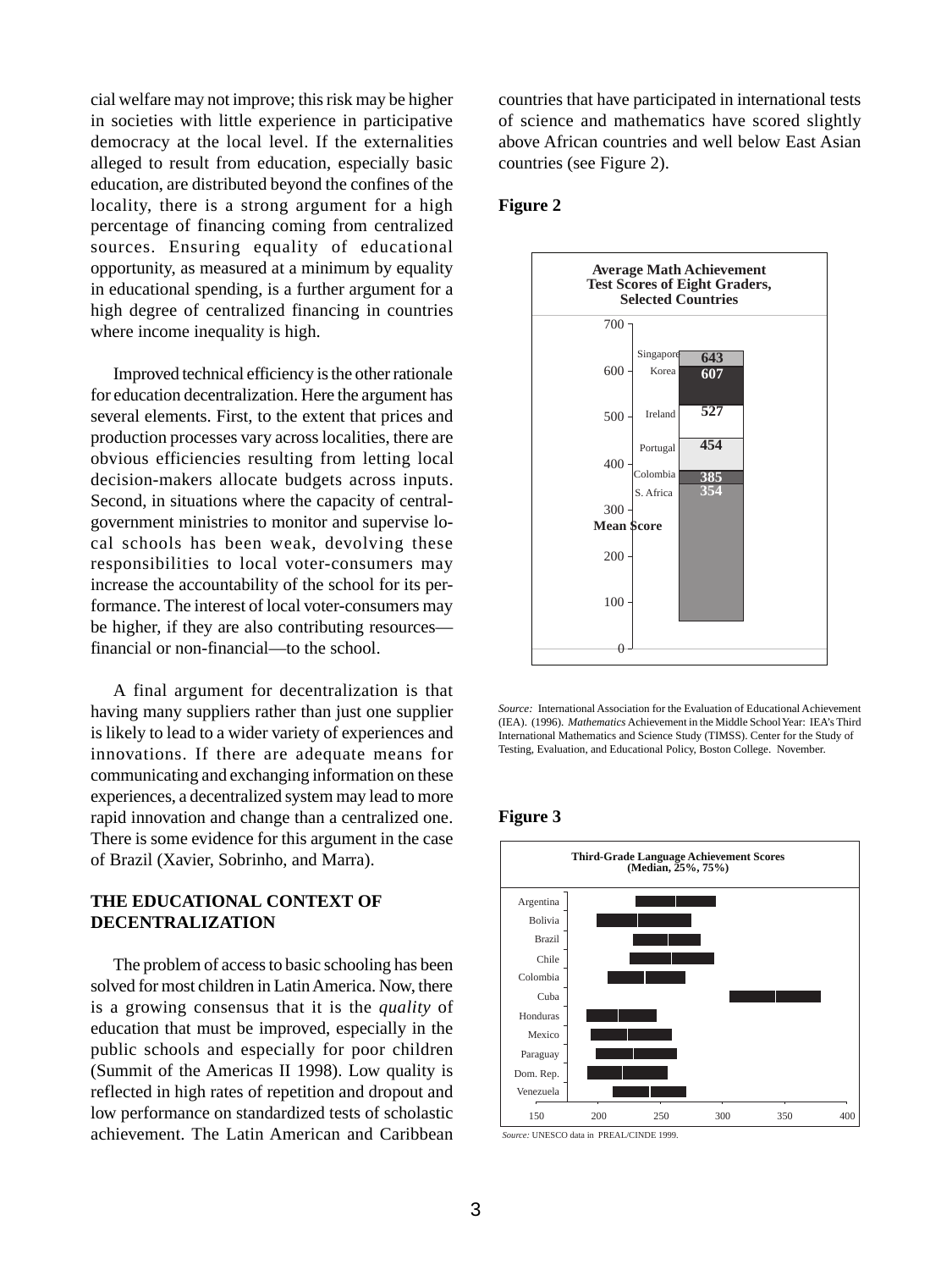In addition, the evidence coming from a United Nations Educational, Scientific and Cultural Organization (UNESCO) test of educational achievement administered in 11 LAC countries shows that, excluding Cuba, the performance of most countries in LAC does not differ greatly, suggesting that most LAC countries would fare poorly on international achievement tests (see Figure 3) (Laboratorio Latinoamericano de Evaluación de la Calidad de la Educación 1999). The low quality of basic education constrains the quality of higher levels of education and puts LAC at risk in its capacity to compete economically with the rest of the world. In addition, while children from all income groups now have access to basic schooling, there remain large inequalities in educational opportunity as measured by quality of schooling. Compared with children from economically advantaged homes, children from poor households are likely to receive lower schooling investments from both the home and the school.

While the rationale for decentralization is at least as much political as it is educational, the proponents of decentralization expect one impact to be improved quality. Other possible effects are changes in efficiency and equity. Due to the importance of raising quality and the limited information available on efficiency and equity, this paper focuses on the impact of decentralization on educational quality in LAC.

#### **TYPOLOGY**

Decentralization takes many forms. It varies by the level of government to which decisions are devolved, the kinds of decisions moved to other levels of government, and the orientation of the decentralization—emphasis on governance changes versus. emphasis on pedagogic changes.

## **Level of Decentralization**

The level to which educational decisions are decentralized ranges from regional and local government to the community and the school. In many federal countries—Brazil, Canada, Germany, India—the states or provinces that make up the federation have had a constitutional responsibility for education. In other countries—Argentina, Mexico, Venezuela—education responsibilities have historically been situated in the central government, but they have been largely devolved to states or provinces over the past decade.

Local governments quite often have educational responsibilities, especially for primary and secondary schooling. In the United States, most state governments have devolved educational management to single-purpose local governments, or school districts. In other countries—Brazil, Chile, Colombia—municipalities have been given increased educational responsibilities over the past decade.

Finally, some countries have given school councils and schools significant autonomy in managing (but rarely financing) education. The Netherlands is perhaps the best example of a country that has empowered parents to create their own schools with financing and other support from the central government. Recently, in cities like Chicago and Memphis in the United States, it is the school district that has given the school significant management autonomy.

## **Decision-Making Powers**

Some educational functions are decentralized even within centralized systems, and others are centralized even within decentralized systems. An OECD survey of its members, for example, shows that, even in centralized systems, schools make most of the decisions about the organization of instruction. These decisions include choice of teaching methods, textbooks, criteria for grouping students within schools, and day-to-day methods of student assessment. On the other hand, in most European countries, most personnel-management decisions are made at a central level.

The OECD methodology for measuring the degree of education decentralization divides educational functions into four groups: the organization of instruction, personnel management, planning and structures, and resources. For the purposes of this paper, we adapted these definitions to be consistent with Latin American experience and available information. The content of each group is given in Table 1.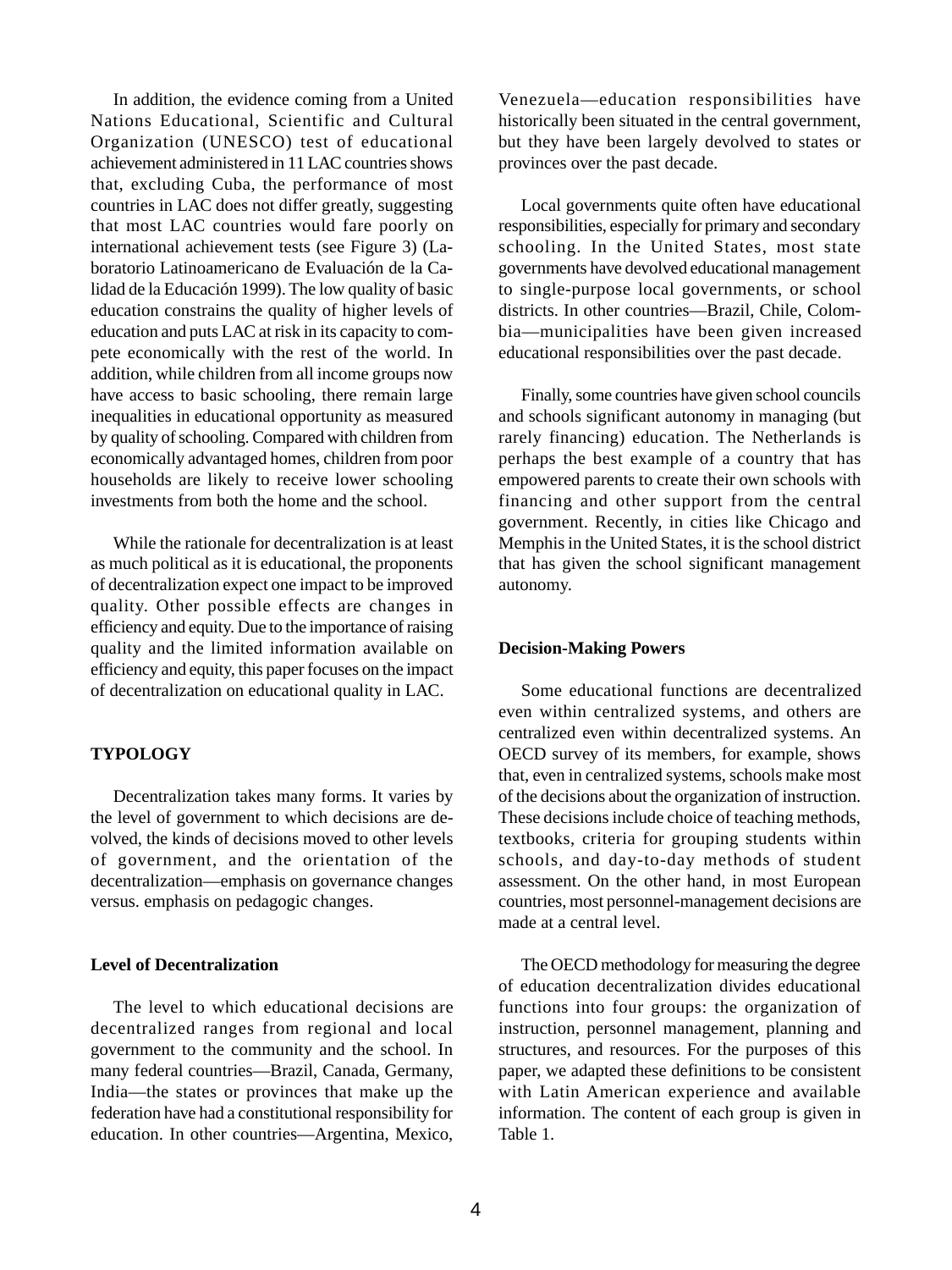**Table 1 Types of Decisions That May Be Decentralized**

| Organization of Instruction    | Select school attended by student. Set instruction time. Choose textbooks.<br>Define curriculum content. Determine teaching methods.                                            |
|--------------------------------|---------------------------------------------------------------------------------------------------------------------------------------------------------------------------------|
| Personnel Management           | Hire and fire school director. Recruit and hire teachers. Set or augment<br>teacher pay scale. Assign teaching responsibilities. Determine provision<br>of in-service training. |
| <b>Planning and Structures</b> | Create or close a school. Selection of programs offered in a school.<br>Definition of course content. Set examinations to monitor school<br>performance.                        |
| <b>Resources</b>               | Develop school improvement plan. Allocate personnel budget.<br>Allocate non-personnel budget. Allocate resources for in-service<br>teacher training.                            |

#### **Structure and Content**

Just as the composition of educational functions that are decentralized varies across countries, so too does the goal and orientation of the decentralization reforms. In some reforms, local control is the goal, either for political reasons or to strengthen accountability by the schools to its clients. The focus of these reforms is on **structure**—that is, transferring decision-making powers and responsibilities to lower levels of government or to school councils. Implicit in these reforms is the expectation that local control and accountability will improve efficiency, both in the uses of resources and in the match between client demand and the supply of school services.

In other reforms, the goal is improved learning, and the transfer of decision-making powers is simply a vehicle for attaining that goal. These reforms put more emphasis on the **content** of education reform than on the structure itself. Parental participation is valued by these reforms because it is viewed as contributing to the success of education and not because it improves accountability. Matching client demand with what the schools offer is important only to the extent that client demand is consistent with raising quality.

While it is tempting to contrast structural reforms with reforms that emphasize content, this typology is in fact a continuum, with most decentralization reforms encompassing elements of each.

## **TYPOLOGY APPLIED TO RECENT LATIN AMERICAN EXPERIENCE**

Education decentralization has taken many forms in Latin America and the rest of the world. It always includes the transfer of authority and responsibility from higher to lower levels of government, but it varies considerably in terms of which decision-making powers are decentralized and who receives those new powers. Figure 4 illustrates the wide variety in Latin American and OECD countries in the location of important educational decisions. In addition, since education decentralization is often part of a broader education reform effort, there is considerable variation in practice in terms of accompanying school improvement measures.

In the discussion that follows, the typology will be applied to the experiences of Argentina, Brazil (with a focus on Minas Gerais State), Chile, El Salvador, Mexico, and Nicaragua.

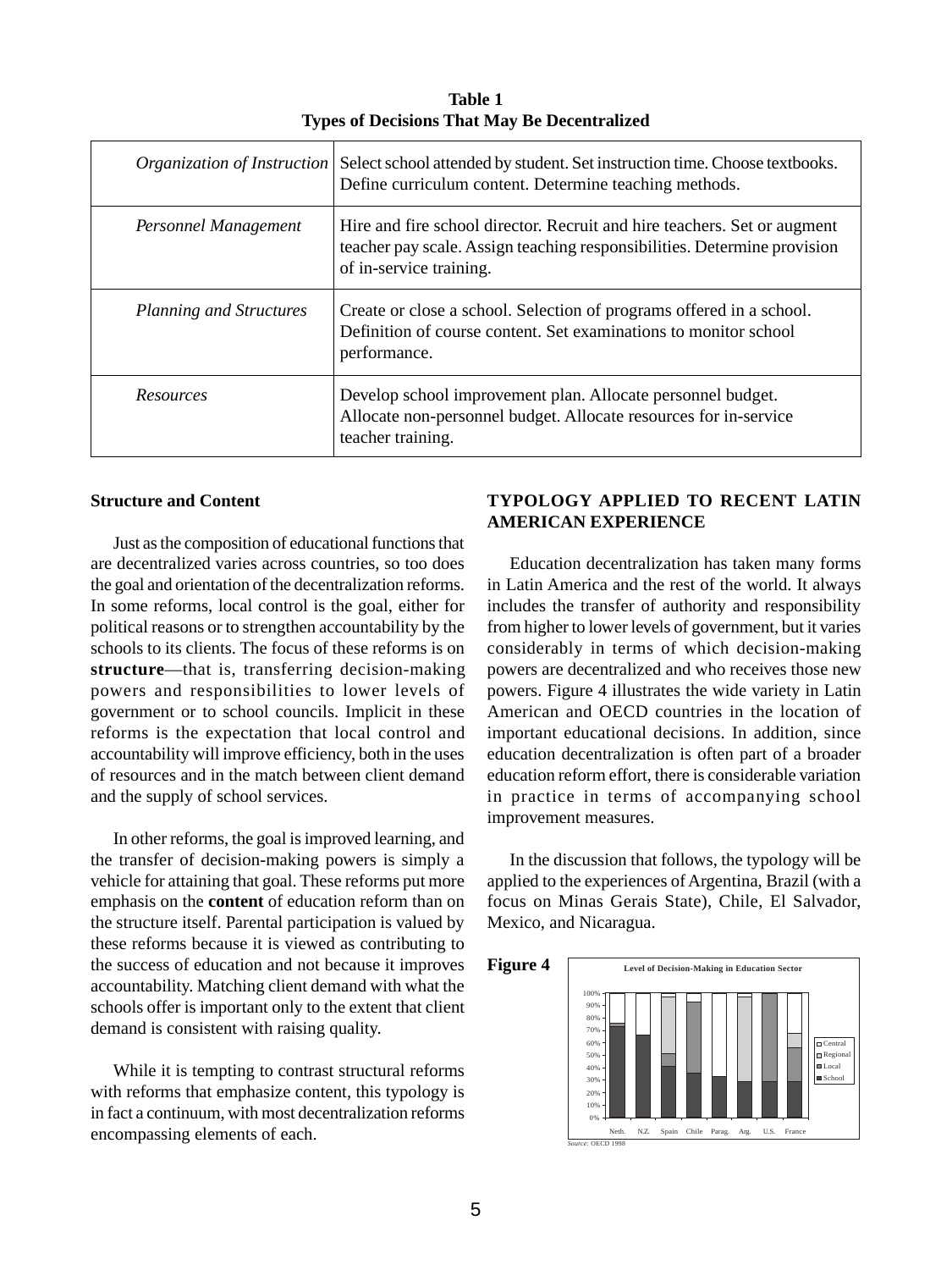## **Level of Decentralization**

The level of education decentralization varies widely within Latin America. In Argentina, primary and secondary education and the normal schools were transferred from the central government to the provincial governments (in 1976 and 1991, respectively), and today most decision-making authority remains concentrated in the provincial education ministries. In this respect—the concentration of decision-making authority at the regional level—Argentina presents a unique model in Latin America, although Mexico appears to be quickly evolving in a similar fashion.

Brazil has a long tradition of decentralized education, with most authority concentrated at the state government level. The state's pre-eminent role in secondary education was confirmed by the 1988 constitution, and municipalities were given the preeminent role in financing and delivering primary and preschool education. In addition, during the 1990s, some states (for example, Minas Gerais) have transferred significant decision-making authority to the level of the school.

Chile's education decentralization effort is long and complicated. It began in 1981 with the transfer of decision-making authority to the municipalities, on the one hand, and to nonprofit schools, on the other. It continued in the 1990s with the central government's exercising stronger pedagogic leadership and working directly with the schools to bring about school-level improvements.

El Salvador's decentralization effort was not universal but, instead, targeted rural areas where central government schools failed to function during the civil war. Hence, while for traditional public schools educational decision-making remained concentrated at the level of the central government, the new rural schools, called EDUCO (the Spanish acronym for Education with the Participation of the Community) were given significant decision-making authority and autonomy. The success in implementing the EDUCO model has led to current efforts to decentralize traditional schools as well.

Mexico's education decentralization is a combination of the Argentine and Salvadoran models. The 1993 the Ley General de la Educación transferred most educational decision-making authority for primary and secondary schools to the state governments, but the central government's important role in financing education through negotiated transfers to the states resulted in de facto continued centralization. Real decentralization to the states occurred only in 1998 when education transfers became automatic. In addition, the central government continues to directly operate a system of rural schools, called CONAFE (the Spanish acronym for National Board for Educational Improvement), to ensure learning opportunities for remote rural, and especially indigenous, children. While not nearly as autonomous as El Salvador's EDUCO schools, the CONAFE schools give parents a considerably more important role than is found in the traditional public schools.

Finally, Nicaragua's education decentralization has evolved from an emphasis in the early 1990s on muncipalization, to a clear policy in the late 1990s to transfer most important educational management and finance decisions to the level of the school.

Several other countries in the region have also adopted education decentralization policies during the 1990s. Colombia decentralized primary and secondary education to departments (regional governments) and municipalities, and Bolivia is slowly implementing a similar policy. Guatemala and Honduras have followed the model of El Salvador's EDUCO schools. In the region, only Costa Rica, Ecuador, Panama, and Uruguay have chosen to retain centralized educational systems.

#### **Decision-Making Powers**

What does it mean that education has been decentralized to a particular level? As noted earlier for OECD countries, several educational decisions, such as choosing textbooks, selecting teaching methods, and responsibility for implementing school improvement plans, tend to be situated at the school level irrespective of the level of decentralization. Others, like setting the core curriculum or administering and reporting results on achievement examinations, tend to be located at the national level irrespective of the level of decentralization. Table 2 illustrates the focus of key educational decisions in several countries in Latin America.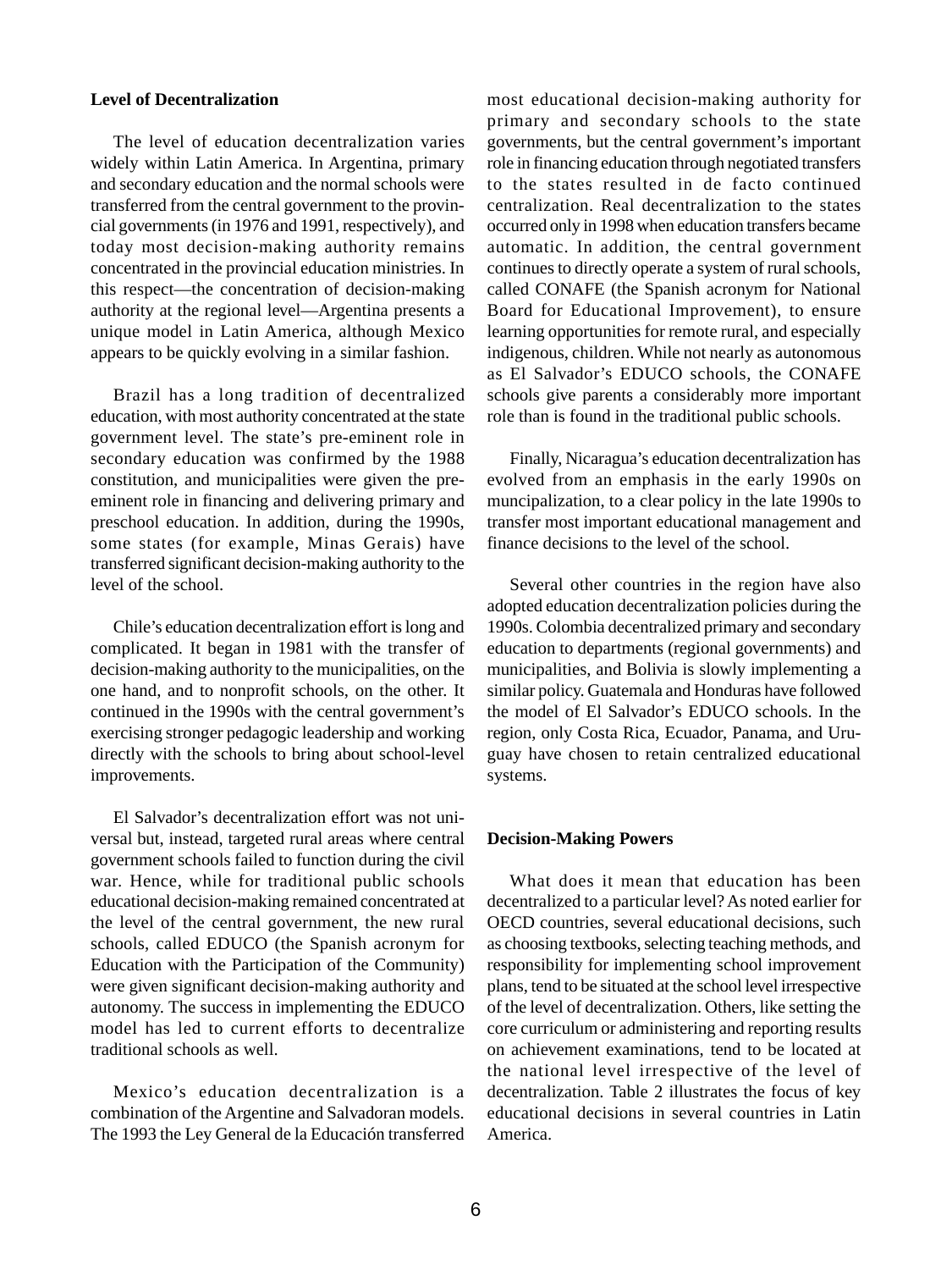**Table 2 The Locus of Key Educational Decisions and Responsibilities**

| Group        | <b>Decisions</b>                  | Arg          | Min Ger      | Chile | El Sal | Mex | Nic |
|--------------|-----------------------------------|--------------|--------------|-------|--------|-----|-----|
| Organization | Level of decentralization         | R            | S            |       | S      | R   | S   |
|              | Choose textbooks                  | S            | S            | S     | S      | N   | S   |
|              | Determine teaching methods        | S            | S            | S     | S      | S   | S   |
| Personnel    | Hire/fire school director         | R            | S            | L     | S      | R   | S   |
|              | Recruit/hire teachers             | $\mathbf R$  | $\mathbf R$  |       | S      | R   | S   |
|              | Set or augment teacher pay        | $\mathbb{R}$ | $\mathbf R$  | L     | N      | N   | S   |
| Planning     | Set performance exams             | N            | $\mathbf R$  | N     | N      | N   | N   |
|              | Implement school improvement plan |              | S            | S     | S      | S   |     |
| Resources    | Determine expenditures            | R            | R            | N,L   | N      | R   | N,S |
|              | Allocate personnel budget         | R            | $\mathbb{R}$ | L     | N      | R   | S   |
|              | Allocate non-personnel budget     | $\mathbb{R}$ | S            |       | S      | R   | S   |

 $N =$  national,  $R =$  regional,  $L =$  local,  $S =$  school.

Decentralization is mainly characterized by the locus of decisions on personnel and budgets. The greatest consistency is found around teacher and school director recruitment and hiring decisions, and the budgeting of non-personnel expenditures. Thus, in Argentina and Mexico these decisions are situated at the regional (provincial) level, in Chile at the local (municipal) level, and in El Salvador and Nicaragua at the school level. Teacher pay decisions are sometimes retained at higher levels of government (as in Minas Gerais, El Salvador, and Mexico), and in most cases are heavily influenced by national policy that sets minimum pay conditions (for example, Chile) or national decisions about education finance (for example, Minas Gerais).

Of course, simple descriptions of decentralization fail to capture important nuances. A case in point is the school improvement plan. Almost every country in LAC now requires that schools or local jurisdictions develop improvement plans, but as a recent assessment of the Chilean experience illustrates, such plans are often carried out as a bureaucratic exercise and fail to meet minimum standards of quality and community participation. When schools do develop plans, they often lack the authority to implement them, as in Colombia. And even when they have the authority to implement, they may have no source of financing.

Another case in point is the allocation of the personnel budget. The multiple constraints of national or regional pay scales, collective bargaining agreements on working conditions, including class size, and national curriculum requirements may translate into little real discretion at the decentralized level.

#### **Structure and Content**

Have decentralization reforms in LAC been mainly structural in nature—focused on increasing local control and raising accountability—or have they been more concerned with content and viewed as a vehicle to raise quality? The answer, of course, is not a simple one.

The education decentralization experiences of Argentina, Chile in the 1980s, El Salvador, and Mexico can be viewed as mainly structural in nature, but for very different reasons. In Argentina, primary and secondary education were devolved to provincial governments for mainly fiscal reasons. Hence, the goal of the reform was simply to move expenditure responsibilities to the provincial governments. There was little concern as to whether this would lower or raise quality.

In Chile, the Pinochet government simultaneously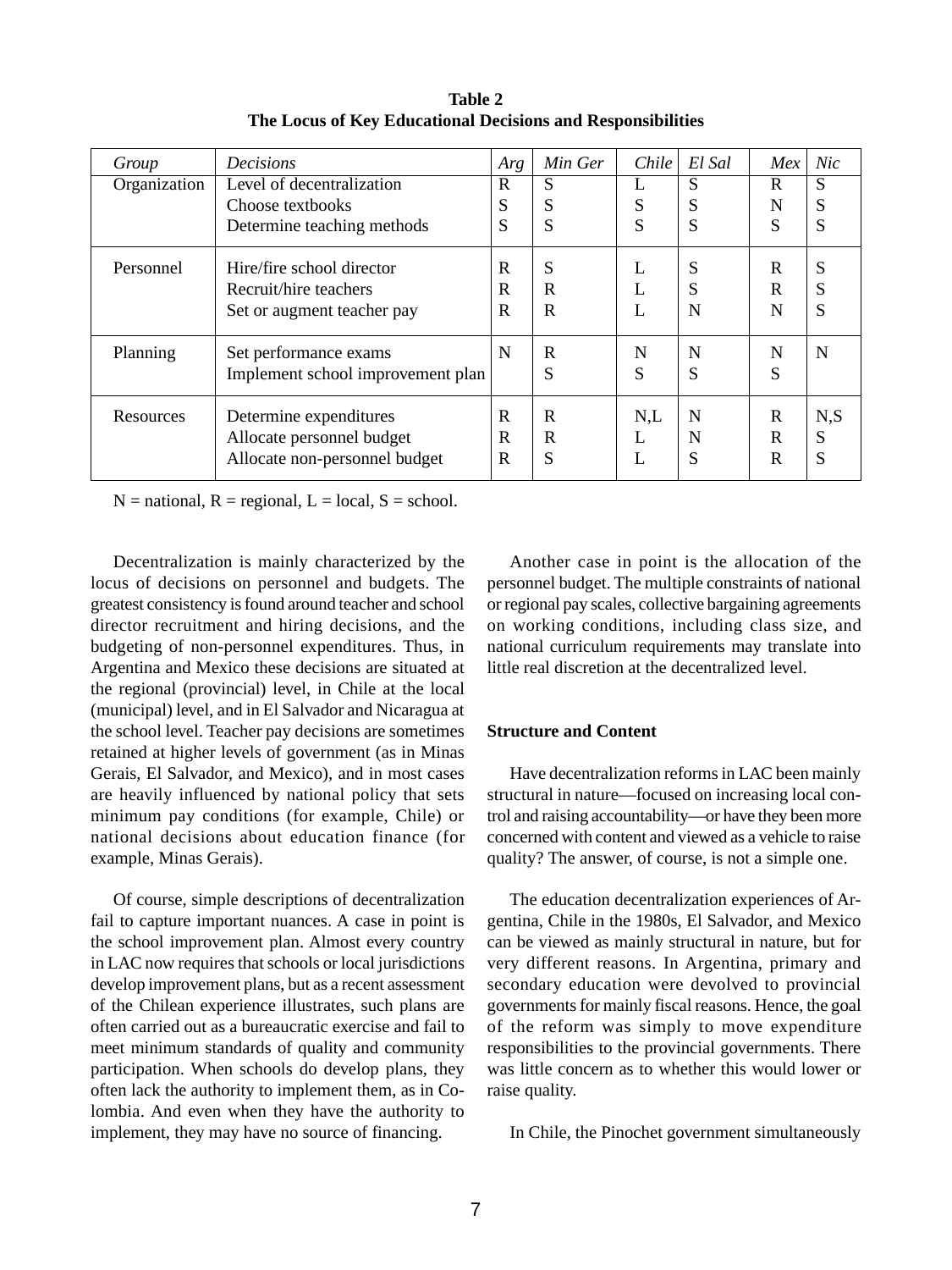introduced a modified voucher scheme and municipalized public education to increase competition between schools for students and thereby raise the accountability of schools to parents. In El Salvador, the EDUCO model has put the emphasis on the creation of school councils to receive and manage government funds for the purpose of providing schooling. While the main objective of EDUCO has been educational—to improve access in rural areas—its primary focus has not been interventions to alter the content and raise the quality of schooling. In Mexico, education decentralization has been an integral part of a broader decentralization of powers to state governments in keeping with the political liberalization of the country. Finally, Nicaragua's policy of school autonomy as the principal focus has been giving voice to parents and civil society on educational issues and, in this way, increasing operational efficiency (Arcia and Belli 1998).

In contrast to the cases described above, Minas Gerais and Chile (since 1990) have focused on changing the content of education and raising its quality through decentralization. Minas Gerais granted a significant degree of autonomy to the public schools financed by the state government to define their goals, develop a school pedagogical project, and manage financial resources with the overall goal of improving education. Chile since 1990 has attempted to balance the structural reforms of the 1980s with content reforms to raise educational quality, especially for the poor. While the recent reforms have been top-down in their design and the goals they pursue, they have attempted to deepen the decentralization process and move pedagogic decision-making to the level of the school. For example, beginning in 1992, teachers have been encouraged to work together to develop school improvement projects, which the education ministry funds on a competitive basis. The Teachers' Statute was revised in 1995 to allow school directors to manage funds directly and to provide school-based financial incentives for performance. Further, beginning in 1997, a competition to fund the best education improvement projects proposed by secondary schools both provides financial incentives for performance and gives school directors full management responsibility for implementing the projects.

While the reasons for the decentralization of education in Latin America are often political or fiscal in nature, from an educational perspective there is the expectation that decentralization will improve schooling outcomes. Schooling outcomes can be defined in a variety of ways, but at a minimum involve measures of the level and distribution of learning and years of schooling attained by schoolchildren.

For three reasons it is difficult to use these measures to evaluate education decentralization. First, time series of these measures are seldom available. Second, these school outcomes usually change slowly in response to any kind of educational intervention, including decentralization. Third, it is very difficult to control for external shocks—ranging from natural disasters and fiscal crises to teacher strikes and changes in national education leadership—that may also influence school outcomes.

Given the difficulty of isolating the effects of decentralization on learning and educational attainment, our approach is look at how decentralization changes factors known to be related to learning. First, we ask what is the received wisdom on what are the characteristics of effective or highperforming schools. Second, we ask how these characteristics are reflected in the school environment. And, third, we ask how does decentralization directly or indirectly affect any of these factors.

## **High-Performing Schools**

There is a growing qualitative and quantitative research literature on the characteristics of highperforming or effective schools (Mohrman and Wohlstetter 1994; Creemers 1994; Darling-Hammond 1997) that mirrors the much larger literature on successful organizations (Barzelay 1992; Lawler 1992). This literature concludes that highperforming schools are characterized by strong leadership, highly qualified and committed staff, a focus on learning, and responsibility for results. Another set of literature reviews the evidence on the process by which schools improve, and it yields conclusions that are consistent with the effective-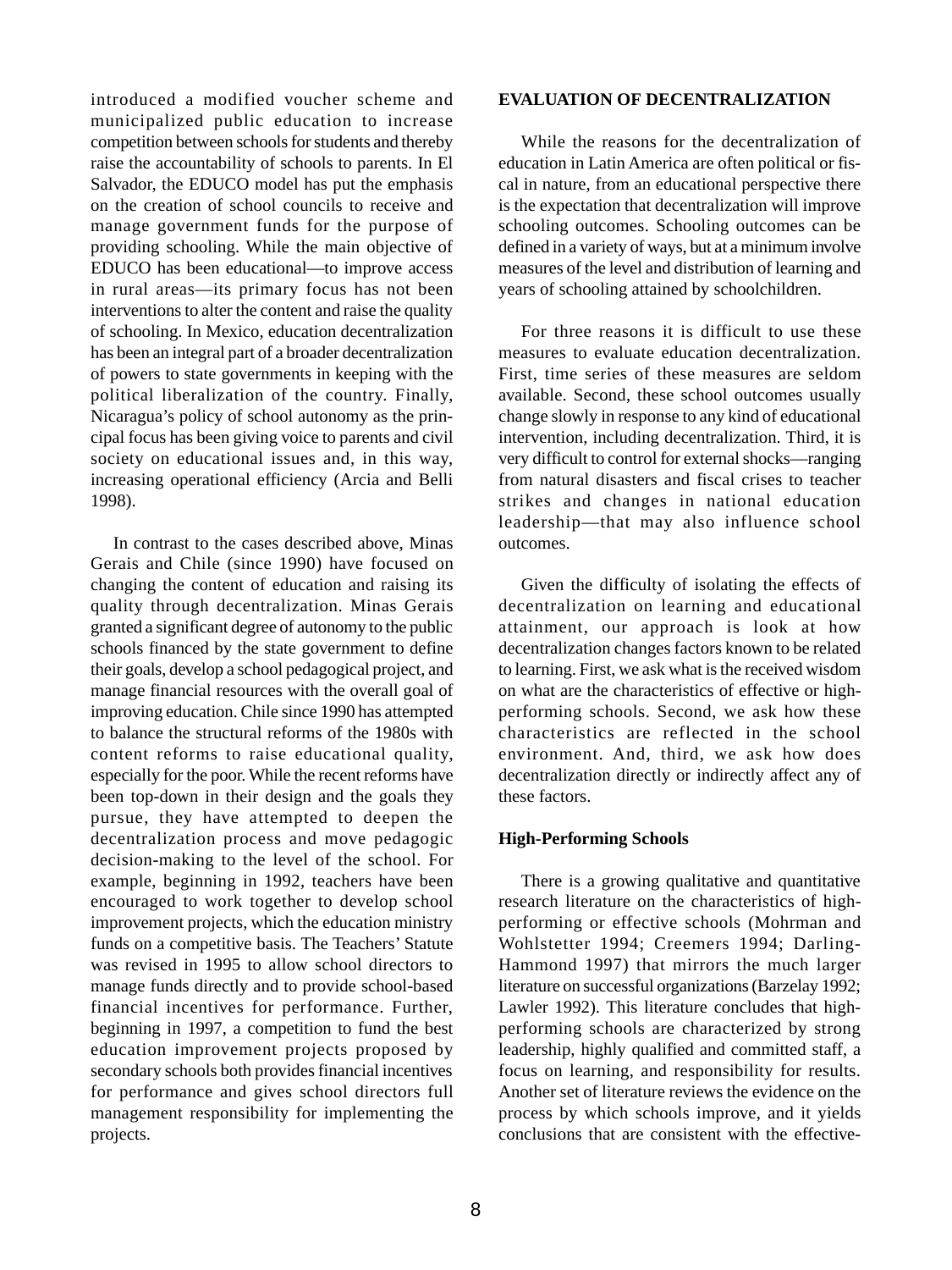schools research. For example, in an evaluation of school improvements on three continents, Dalin (with others 1994) concludes that essential ingredients in successful reforms are a sustained commitment to quality improvement, local empowerment to adapt programs to local conditions, strong emphasis on school and classroom practice, and strong support linkage between education authorities and the school "via information, assistance, pressure and rewards" (see Annex Box 4.A.1). In the discussion that follows, we group the variables associated with highperforming schools into four characteristics: leadership, excellent teachers, learning focus, and accountability.

| <b>Table 3</b>                                                         |
|------------------------------------------------------------------------|
| <b>Characteristics that Can Be Stimulated through Decentralization</b> |

| <b>Characteristics of Effective Schools</b> | Decentralization Variables that Can Contribute to Specific<br><b>Characteristics of Effective Schools</b>                                                                                                                                                                                                                                                                                                     |
|---------------------------------------------|---------------------------------------------------------------------------------------------------------------------------------------------------------------------------------------------------------------------------------------------------------------------------------------------------------------------------------------------------------------------------------------------------------------|
| Leadership                                  | School directors are selected by the community using transparent<br>criteria. School improvement plans are developed<br>locally. Resources are transferred to schools for the implementation<br>of school plans.                                                                                                                                                                                              |
| Skilled and committed teachers              | Schools are given the authority to make curriculum and pedagogic<br>changes. Teachers have significant responsibility for developing<br>school improvement plans. Directors are given the authority to<br>provide a substantive evaluation of teachers' performance. Schools<br>are given the authority (and resources) to make their own decisions<br>as to the type of training to be provided to teachers. |
| Focus on learning results                   | The school improvement plan emphasizes goals of improving<br>learning (and associated results, such as reducing dropout and<br>repetition). Information on learning at the level of the school is<br>transparent.                                                                                                                                                                                             |
| Responsibility for results                  | Directors have fixed-term appointments which may not be renewed<br>if improved learning goals are not met.                                                                                                                                                                                                                                                                                                    |

Strong **leaders** have the capacity to effectively develop and communicate a schoolwide and communitywide commitment to a common mission and vision for the school, and to manage the implementation of the school's improvement plan. The common mission and vision fosters teamwork inside and outside the school, and, most importantly, the process of developing them makes teachers and parents the "owners" of efforts to improve learning. Leadership is especially important in a service industry like education, where the contribution of individual teachers is difficult to measure, and thus difficult to directly reward. In the absence of strong individual incentives, leaders must motivate teachers to improve. These characteristics can be stimulated

through decentralization. Table 3 summarizes our findings.

Decentralization cannot, of course, convert school directors who are used to passively following ministerial orders into dynamic leaders overnight, but it can and often does provide a transparent, competitive selection process for school directors that selects in part for leaders. A good example of this is the Minas Gerais decentralization, which (1) established a procedure for certifying qualified candidates to compete for school director positions, (2) required candidates to present their proposals for school improvements as part of the competition, and (3) empowered school councils to make the final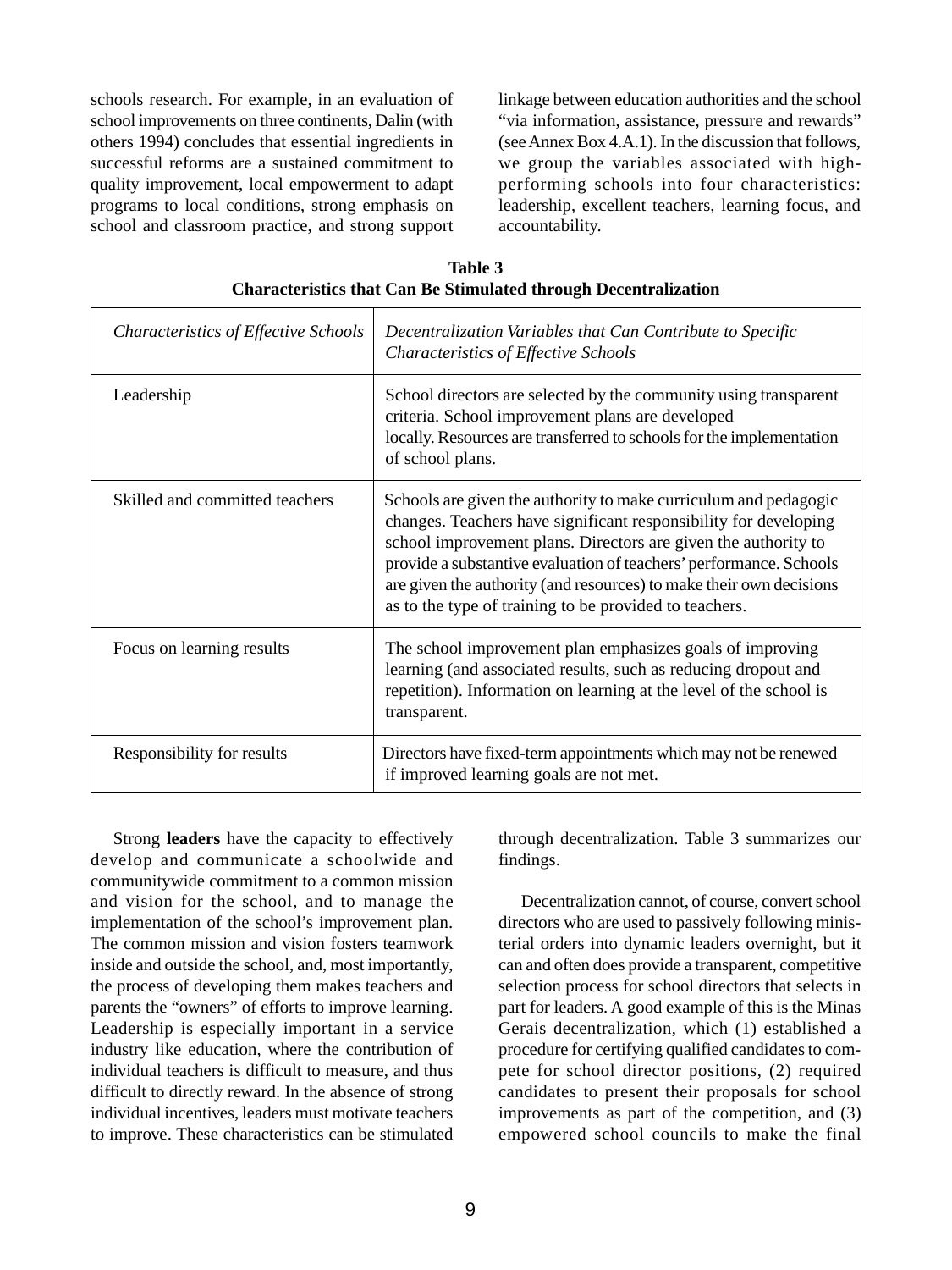selection of the school director.

Excellent **teachers** commit to the high goals and standards of the school, have the strong teaching skills required to meet those goals, continually work to improve teaching and student learning, and do their work in a supportive work environment. Teacher commitment is essential to developing the teamwork required for schools to continually diagnose their own problems and devise their own solutions. Teamwork is also essential to permit the sharing of teaching experience required to continually improve teaching practices. Effective evaluations of teaching performance is critical to giving teachers information on what they need to improve and how to improve it. The time required to participate in the management of the school and the improvement of teaching is unlikely to be forthcoming in a work environment where teachers are not given time for these activities within their normal work schedule. In many LAC countries, where double and triple shifts are common, it may be logistically challenging to find the space and time for teacher participation.

Decentralization can contribute to excellent teaching in a variety of ways. When decisions on significant pedagogic matters are transferred to schools, teachers are empowered and motivated to work collectively to improve the services delivered to students. When school directors are given the authority to carry out meaningful evaluations of teaching staff, teachers can focus their training on what they need to improve. When resources for training and training decisions are given to the school, teachers and directors can purchase the training they need (demand-driven) rather than the supply-driven training provided by the education ministry.

Excellent teaching focuses on **student learning**. A school system that is focused on learning provides a pedagogy, a curriculum, and resources appropriate to student needs. In most cases, it is the local school and its teachers who are best placed to diagnose and find pedagogic solutions to individual student and collective school learning problems. Different kinds of students—rural, indigenous, poor, urban youth, and so forth—are also likely to have different learning needs with implications for the distribution of financial resources to schools by higher levels of government. Rural children may require smaller class

sizes, reasonable commuting distances, or bus transportation. Indigenous children may require more costly bilingual instruction. Poor children may require school lunches and subsidized textbooks.

Decentralization can facilitate and reinforce a focus on student learning by providing the information required to assess learning problems, devolving appropriate pedagogic decision-making to the school, and allocating additional resources to schools with special needs. The visible product of this process is a solid school improvement plan, constructed with the active participation of teachers and the community, and with real possibilities of being implemented. Good information on student learning, and on the value-added of the school, is essential to the diagnosis of learning problems that is an essential part of the school improvement plan. Good information is also essential to monitoring progress toward attaining learning goals. The devolution of appropriate pedagogic decisions is critical to the local design of solutions to local learning problems. Finally, financing is important, both because it is a means of implementing school improvement plans and because it permits the adoption of pedagogy that meets special needs. In particular, in the absence of additional resources, children from educationally disadvantaged homes are unlikely to meet the educational goals required for them to escape their parents' poverty.

Establishing **responsibility for results** provides the incentives necessary for sustained educational improvement. A school system with responsibility for results requires a set of measurable learning goals, up-to-date information on school performance toward meeting those goals, rewards for meeting goals and sanctions for not meeting them, and active monitoring of progress. The actor held accountable is typically the school director or the staff of the school. The actor holding the school accountable may be the education ministry, a school council, or both. In Latin America, the failure by ministries to hold schools accountable is often cited as the rationale for the creation of elected school councils, which have local knowledge of the school but often lack sophistication to systematically evaluate performance.

There can be no accountability at the local or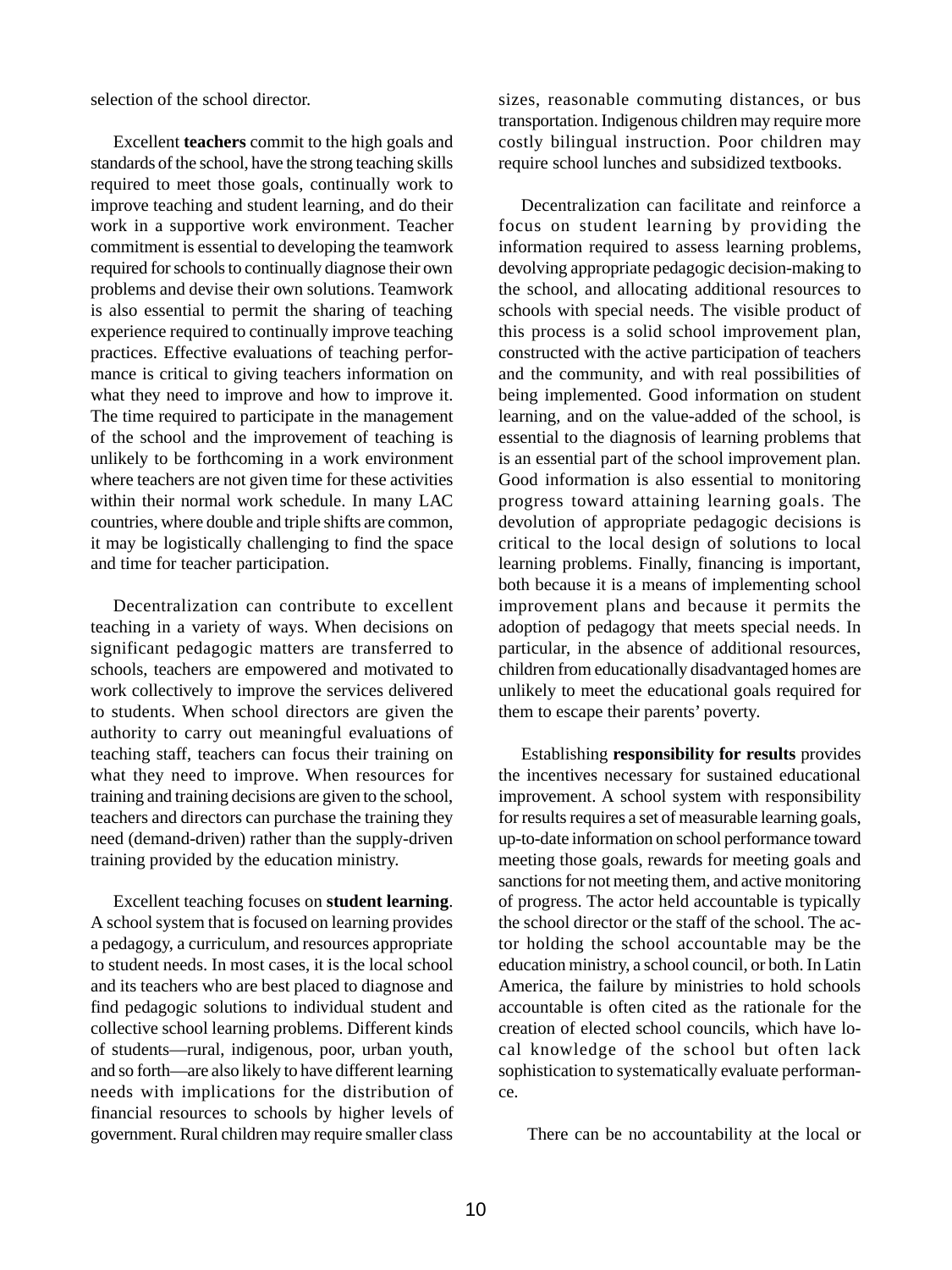school level in the absence of devolution of authority to make pedagogic and resource-allocation decisions at the local level. Decentralization can contribute to accountability at the local level by devolving decision-making; establishing performance contracts between schools and financing bodies (including central-government ministries and parent-led elected school councils) that specify learning goals; creating information systems, including standardized tests of students' knowledge, to permit contract enforcement; and creation of performance-related rewards and sanctions, including dismissal of school directors. For example, the decentralization reform in the Chicago, Illinois school system replaced tenure for school directors with four-year contracts and required each director to sign an annual performance contract with the system specifying measurable goals for the year. Schools that consistently fail to meet goals may see their director dismissed and teaching staff reassigned (see Table 4.A.2).

## **THE CONSEQUENCES OF SCHOOL DECENTRALIZATION**

In this section, we attempt to evaluate each of the education decentralization cases discussed in this paper in terms of its potential to raise learning, especially among children from poor households. In some cases, such as Argentina, decentralization was just one component of a larger education reform. In other cases, such as Chile, education reform and changes in decentralized responsibilities have evolved over more than a decade. Given the complexities of evaluating reforms, we do not attempt to separate out the "decentralization" component for evaluation, nor do we try to evaluate the initial reform. Rather, we try to make an assessment of the reform as it looks today.

The criteria for this evaluation are the characteristics of decentralization that the research literature and professional opinion attribute to highperforming schools. Below we give a summary assessment for each country reviewed in this paper; more complete information on each country's education decentralization is given in the Annex.

| Characteristics of<br><b>Effective Schools</b> | Decentralization Variables<br>Related to Effective Schools | Arg | Min Ger | Chile | $El$ Sal   Mex |   | Nic |
|------------------------------------------------|------------------------------------------------------------|-----|---------|-------|----------------|---|-----|
| Leadership                                     | Community selects director                                 |     | V       |       | N/A            |   |     |
|                                                | School improvement plans                                   |     | ✓       | V     | ✓              |   |     |
|                                                | Transfer funds to school                                   |     | ✓       | V     | ✓              |   |     |
| Skilled and committed teachers                 | School curriculum authority                                | ✓   | V       | ✓     |                |   |     |
|                                                | Teachers develop improvement plans                         |     | ✓       | V     | ✓              |   |     |
|                                                | Directors evaluate teachers                                |     | V       | V     | N/A            | V | V   |
|                                                | Schools decide training                                    |     | ✓       | ✓     | V              |   |     |
| Focus on Learning                              | Learning goals specified                                   |     | ✓       |       |                |   |     |
|                                                | Transparent information                                    | ✓   | ✓       | ✓     | ✓              |   |     |
| <b>Responsibility for Results</b>              | Fixed-term appointments for directors                      |     | ✓       |       | N/A            |   |     |
|                                                | Competition for students                                   |     |         | ✓     | N/A            |   |     |
|                                                | Parents have effective voice                               |     | ✓       |       | ✔              |   |     |

**Table 4 Assessment of Education Decentralization**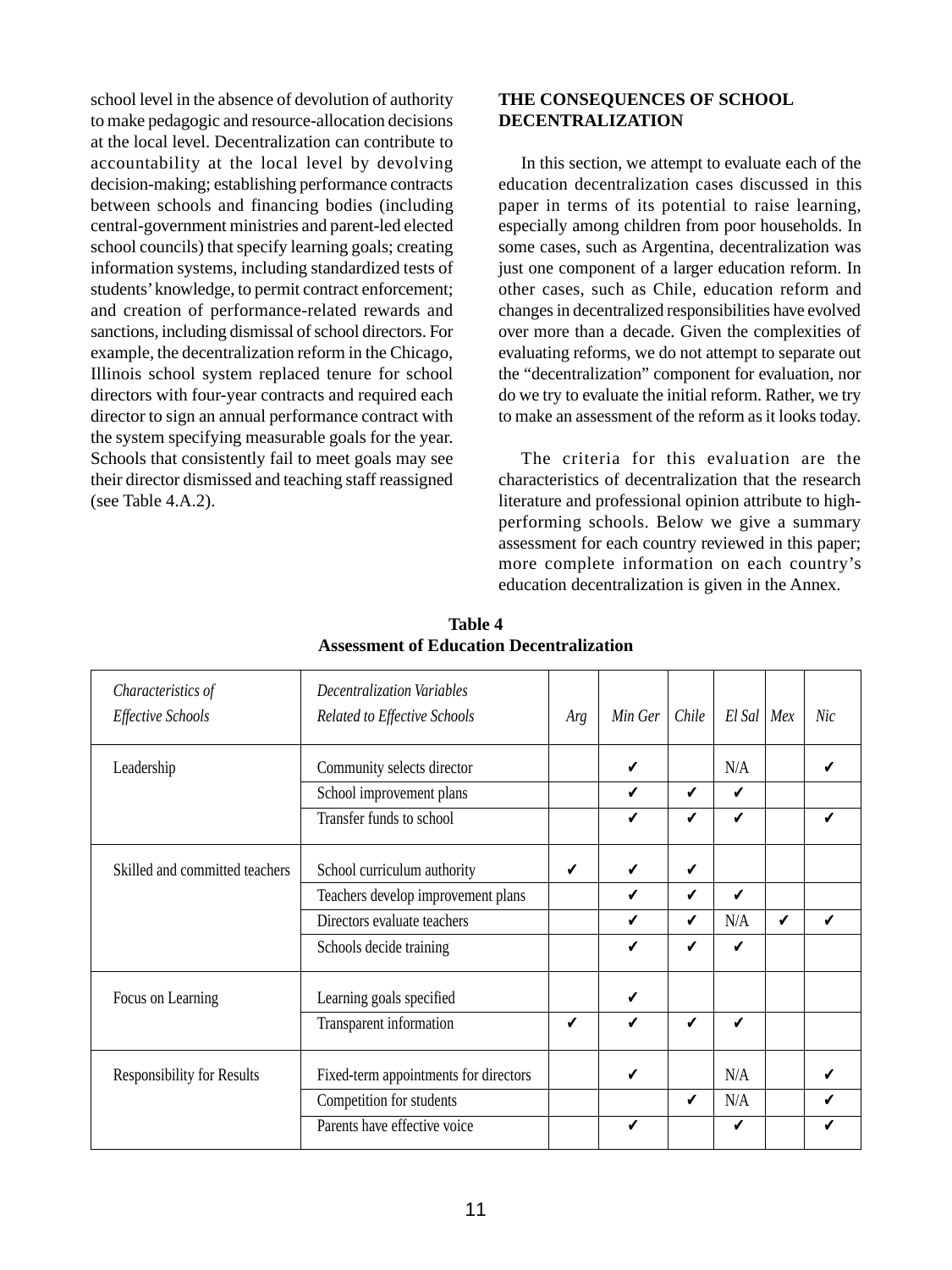#### **Leadership**

The decentralization experiences reviewed here vary greatly in terms of the extent to which they have created the conditions that may give rise to strong local leadership. Neither Argentina nor Mexico has given school directors any significant authority and responsibility. Chile has recently granted more authority to directors of municipal schools, and of course the directors of the private subsidized schools have long had a high degree of authority. The EDUCO schools of El Salvador are mostly small and often without school directors, and school autonomy is only slowly being granted to the traditional public schools. Minas Gerais and Nicaragua are the two examples where school directors have significant authority, and in the Minas Gerais, in particular, the open selection process implicitly values the leadership qualities of candidates.

#### **Teacher Excellence**

Strengthening the teaching capacity of teachers has been a high educational priority for most countries in Latin America in recent years. Argentina has embarked on a major upgrading of its normal schools. Minas Gerais has emphasized the use of distance education to upgrade teacher skills. Chile has provided competitive grants to universities to improve their teacher training programs and has sent large numbers of teachers abroad to strengthen their teaching skills. Mexico has introduced the Carrera Magisterial to strengthen teacher evaluation and performance incentives.

However, few of the region's efforts to upgrade teaching capacity have been accompanied by in-depth evaluation of teachers, additional compensated time to participate in school activities and prepare lessons, and incentives for teachers to work and learn in teams—all factors that appear to contribute to school improvement (Dalin et al. 1994). Among the countries reviewed here, Chile has the policies best aligned with changing teacher behavior and training. Teamwork among a school's teachers in Chile is encouraged through (1) competitive funding of teacher-designed and implemented schoolimprovement plans, (2) bonuses (equal on average to one month's salary) to the 25 percent highestperforming schools as assessed using school performance indices, and (3) provision of staff time to participate in professional development circles, with financial support from the education ministry.

#### **Focus on Learning**

The emphasis on improving quality and raising student achievement is clear in the Argentine education reform, the Minas Gerais decentralization reform, the evolving Chilean reform of the 1990s, and some of the policies and programs carried out in Mexico. It is less clear in El Salvador, where the emphasis has been more one of raising access, and Nicaragua, where the focus has been more on parental participation than on scholastic achievement. However, even in those countries where national education reforms and policies are focused on student learning, the conditions are not always present for effectively creating a school-based focus on learning.

Argentina has adopted an ambitious reform to train teachers, provide sophisticated feedback on individual student performance (at the secondary level), and provide additional financing for children with special needs. However, schools, teachers, and local communities have almost no authority to diagnose their own needs and design their own interventions. Minas Gerais, in contrast, encourages schools to diagnose, monitor, and evaluate; schools are expected to produce school improvement plans, and the state government provides funding for these plans and feedback on student achievement. However, the focus of all this effort is not necessarily specific learning goals, and teachers and community members are not always active participants in the process.

As in Argentina, the Mexican education reform has been guided and driven at the national level. While decentralization efforts have not been focused on improving learning, other components of the reform, including changes in teacher evaluation and pay, and providing additional resources for poor and indigenous rural children, are focused on learning. However, excluding the CONAFE schools, teachers and parents are not yet actively engaged in bringing about learning improvements at the level of the school (Gershberg 1998a).

Chile's reform efforts since 1990 have been focused on student learning, especially for poor children. Teachers have been actively involved in diagnosing their own needs and developing their own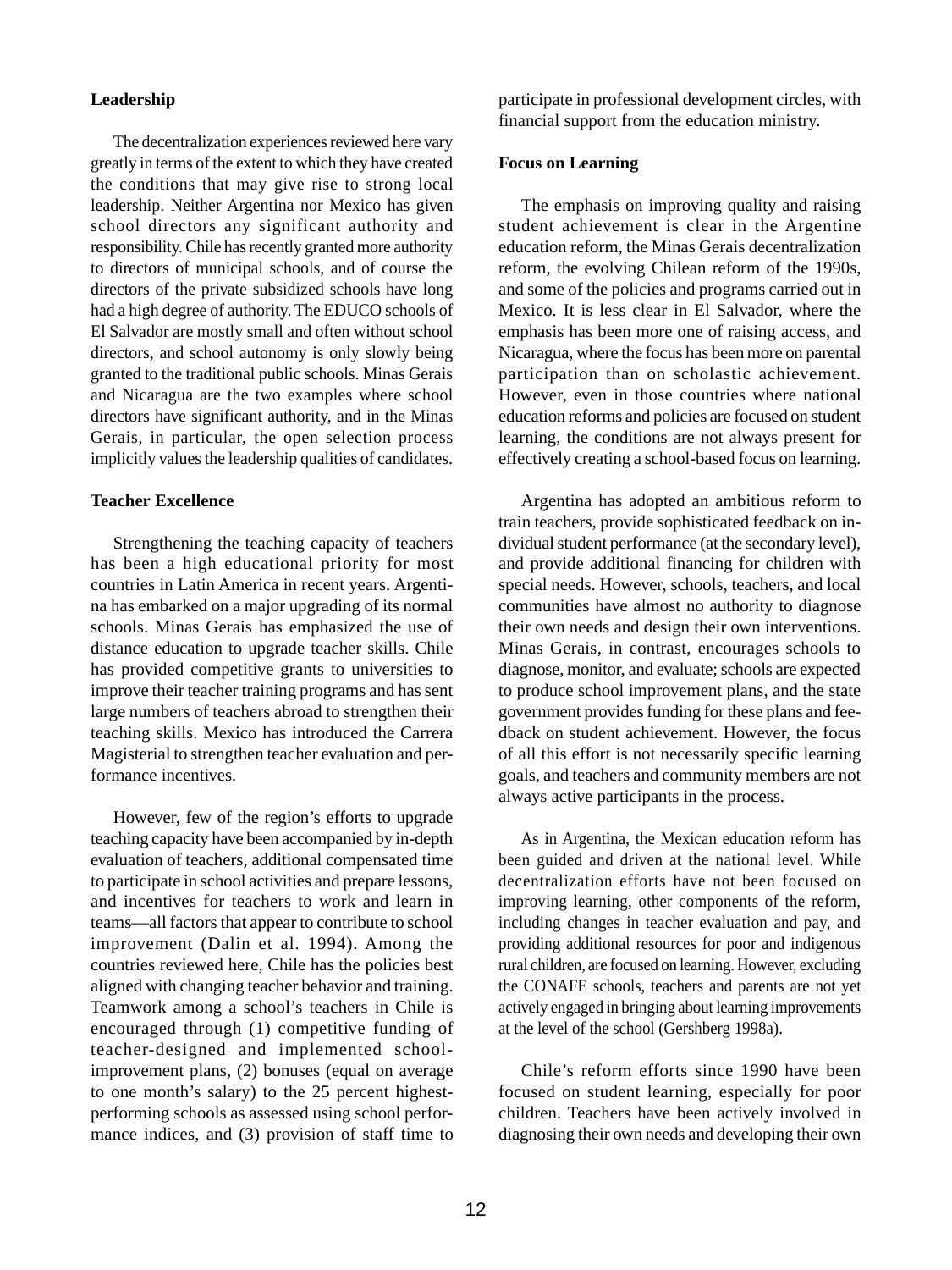school improvement projects. The Catholic University (1998) evaluated the school improvement projects carried out during 1992–95 and concluded that the largest change was increased innovation in teaching practices, especially increased use of interactive learning processes, and increased teamwork among teachers. The evaluation also found that, on average, schools that implemented improvement projects experienced increased student achievement as measured by the SIMCE. However, only 60 percent of all schools experienced achievement gains, reflecting the fact that not all improvement projects were focused on improving learning, and some projects attempted to simultaneously accomplish too many objectives.

In addition to funding school improvement projects, the Chilean education ministry has provided additional funding for special needs, such as with the P-900 program, which provided extra resources for the 900 poorest schools in the country. Average student test scores are annually published for each school in the country, and the schools making the most progress over time are eligible for financial rewards. While the education ministry could improve the monitoring and evaluation of specific learning standards, Chile has most of the conditions in place to bring about significant learning improvements.

#### **Responsibility**

It is in the realm of responsibility for results that Latin American decentralization reforms are found to be most wanting. In Argentina, Chile, and Mexico there is at least one critical element missing for there to be real accountability. In Argentina, performance goals are not specified, systems to systematically evaluate performance are still under development, and no one is at risk of losing a job or suffering lower pay due to the low performance of the school in which they work. Performance goals are not specific in Chile either, and there are few risks to schools that do poorly. The same is true for Mexico. Furthermore, in all three countries school councils are largely nonexistent, so schools are accountable to neither parents nor higher levels of government.

In contrast, school councils are active in Minas Gerais, El Salvador, and Nicaragua; school staff can lose their jobs for poor performance in El Salvador and Nicaragua; and school directors are at risk of losing their jobs in all three countries. On the other hand, learning goals are rarely specified with any precision, and the systems for monitoring and measuring school performance with respect to specific goals need considerable strengthening.

## **Empirical Findings**

While rigorous evaluations of education decentralization are difficult to find, a very few do exist. We review the findings to date of evaluations carried out in El Salvador and Nicaragua with the assistance of the World Bank, and we complement these findings with evaluations of decentralization in Brazil and Chile, and in two large U.S. cities— Chicago, Illinois, and Memphis, Tennessee.

The evaluation of **El Salvador**'s EDUCO program by Jimenez and Sawada (1998) compares teacher absenteeism and student achievement in EDUCO schools with that of traditional schools, controlling for student characteristics and selection bias (since the EDUCO schools were not randomly selected). Two results merit attention. EDUCO schools, with their close community monitoring of the school and the potential sanction that teachers will not be rehired, had fewer days of teacher absenteeism than traditional schools, and student achievement in EDUCO schools was no different from that of traditional schools. Surprisingly, the study found no difference between EDUCO and traditional schools in terms of the number of decisions made at the level of the school, which suggests that the EDUCO model may not be fully implemented. On the other hand, EDUCO parents are three times more likely to engage in day-to-day classroom activities than parents in traditional schools, teachers in EDUCO schools spend considerably more time meeting with parents, and EDUCO teachers are much more likely to visit the family to inquire why a student has been absent from school.

In contrast to the El Salv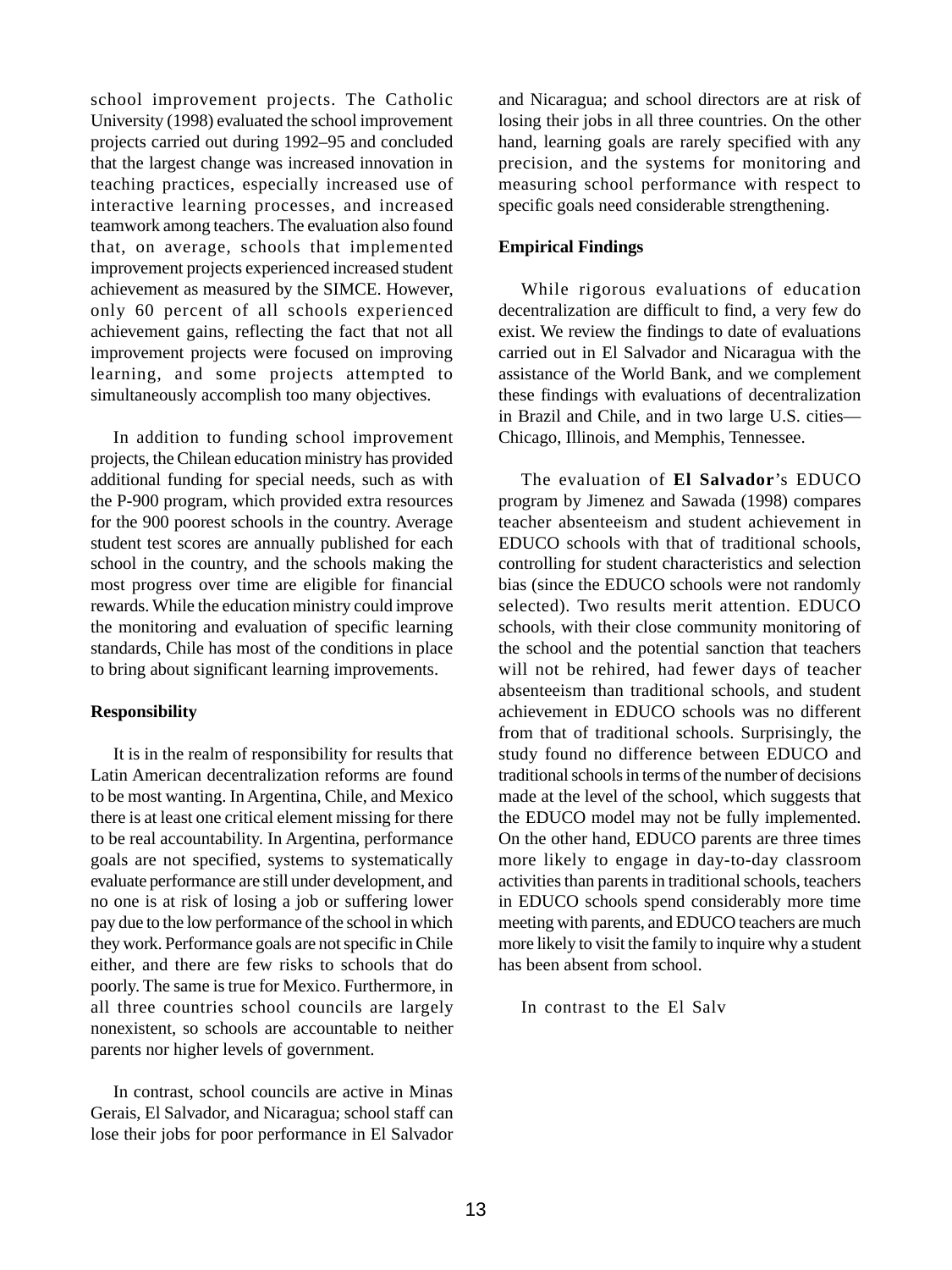teacher training decisions. Another key finding of the evaluation is that the degree of decision-making actually exercised by autonomous schools varies greatly, and there is a positive and statistically significant relationship between the degree of decision-making exercised and student achievement. Furthermore, the strongest positive relationship to learning was found for variables measuring decisionmaking on teacher staffing and monitoring of teacher activities. Nicaragua also illustrates the potential role of the central government within the context of decentralization: A recent qualitative assessment of Nicaragua's school autonomy discovered that educators strongly welcome the active intervention of the central government in promoting a pedagogy of active learning (Fuller and Rivarola 1998).

The **Minas Gerais** reform has not been systematically evaluated, but the results of the Brazilian national education test put Minas Gerais at or near the top of student achievement in every grade and subject matter (INEP 1997). The reforms undertaken by the state of Minas Gerais in Brazil have been replicated in part by several other states. In particular, several states have now adopted (1) the establishment of school councils, (2) the direct transfer of resources to schools, and (3) the local election of school directors. Using state-level pooled time-series, cross-sectional data, Paes de Barros and Silva Pinto de Mendonça (1998) have analyzed the relationship between these reforms and a number of schooling outcomes—gross enrollment rates, repetition rates, age-grade lags, and student achievement as measured by the Brazilian national educational test, SAEB. They found statistically significant but mixed results. The establishment of school councils and the direct transfer of resources are associated with increased attendance and reduced age-grade lags, but have no statistically significant relationship to student achievement. The local election of the school director, on the other hand, is positively associated with student achievement gains, but not with the other measures of schooling outcomes.

As noted earlier, **Chile** has passed through two reform phases. The first, begun in 1981, emphasized changing the structure or organization of education through municipalization and the introduction of competition and choice. A simple comparison of student achievement scores across the 1980s shows

a decline in learning, but during this period real perstudent education expenditures also declined, making it difficult to isolate the reform effect. However, a 1998 study by McEwan and Carnoy assembled school-level panel data to examine how the degree of competition and choice across municipalities and over time affects public school quality, as measured by changes in student achievement test scores. They conclude that this aspect of Chilean education reform has had no effect on public school quality. This finding confirms the qualitative evaluations made by other scholars that municipalization did not lead to any substantive changes in behavior and achievement in the public schools (Espinola 1997).

The second phase of the Chilean reform began in 1990 and, as noted earlier, simultaneously deepened decentralization and set clear goals of raising quality and equity. In contrast to the 1980s, student achievement on Chile's standardized exam, the SIMCE, increased significantly, both in language and mathematics (Cox and Lemaitre 1999). Nationally, the number of correct answers increased by about 18 percent. However, here, too, it is difficult to separate the effects of decentralization reforms, such as introduction of school improvement projects, from other reforms (for example, in teacher training), and from significantly increased spending over the decade.

The findings for El Salvador, Nicaragua, and Chile are complemented by two careful evaluations carried out in two large U.S. cities having large populations of poor and minority students—Chicago and Memphis. As discussed in Box 1, **Chicago** introduced largely structural reforms in 1988**,** and followed up with a much stronger content-based reform in 1995. A consortium of academic institutions led by the University of Chicago has carefully monitored and evaluated the Chicago reform from Day One. The most recent evaluation report concludes that yearto-year gains in student learning have risen significantly (for example, a 19 percent gain in achievement for fifth graders between 1992 and 1996) since the beginning of the reform, despite the fact that the socioeconomic level of students has been gradually decreasing (Bryk, Thum, Easton, and Luppescu 1998). Earlier evaluations demonstrated, also, that school reform efforts resulting from autonomy are as likely to be initiated in poorer as in richer neighborhoods.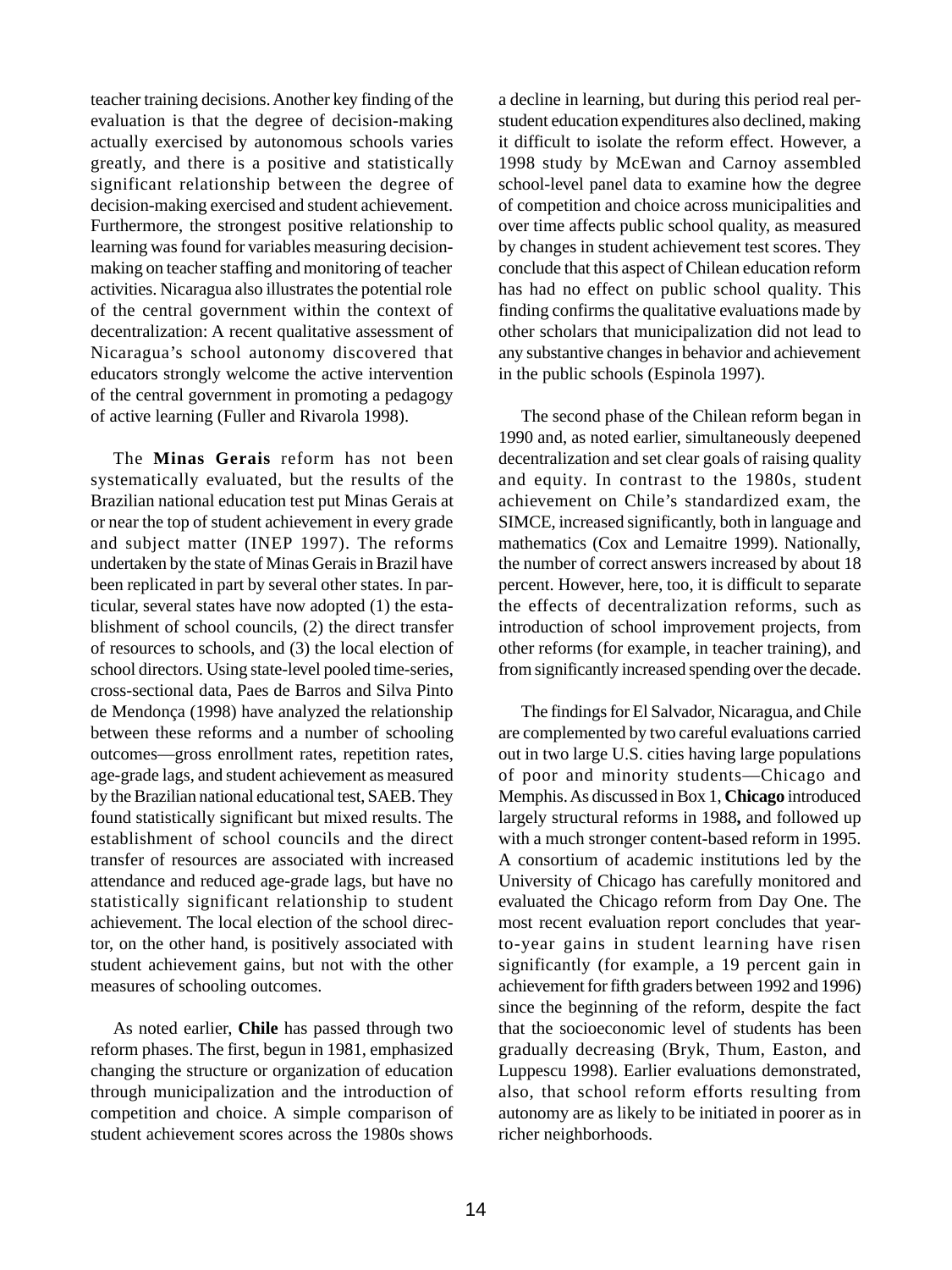#### **Box 1 Chicago: An Initial Emphasis on Governance**

Chicago has adopted two education reforms. The first, initiated in 1988, focused on governance, while the second, adopted beginning 1995, decentralized some powers and put the focus on improving learning. The 1988 reform created elected, parent-led school councils with the power to hire and fire the school director. The council works with the director to prepare and monitor a school development plan. Tenure for directors was replaced by four-year contracts. Directors were given increased powers to hire teachers, increased discretion in allocating the budget, and increased control over curriculum decisions.

By 1995 there was the widespread perception that educational improvements were not occurring rapidly enough in Chicago. As a result, the mayor took control and named a central district school board and a corporate-style management team. The board was given the right to impose sanctions on poorly performing schools, including disbanding the school council and evaluating and dismissing principals (in conjunction with the councils). One of its first actions was to put 109 of the 557 public schools in Chicago on probation because of poor academic performance. The 1995 reform also established a central body responsible for the review and evaluation of the performance of each school, with recommendations for actions to improve performance. Finally, it increased the budgetary autonomy of each school, including giving each director the freedom to outsource a wide variety of school services.

In contrast to Chicago, the **Memphis** reform has been heavily content-based from the beginning (see Box 2). The evaluation of the Memphis school reform confirmed the Chicago results of sustained improvements over time. Prior to implementation of the reform, the experimental schools (those subsequently undertaking school-based reforms) had smaller student gains in learning than a group of control schools. After one year of implementation, the

gains of the experimental and control schools were the same, and after two years of implementation, student achievement gains in the experimental schools were significantly higher than in the control schools (Ross, Sanders, Wright, and Stringfield 1998). Finally, an evaluation of the Memphis decentralization confirmed that leadership by school directors and teacher buy-in to reforms are critical to their implementation.

#### **Box 2**

#### **Memphis: Decentralization Focused on Improving Learning**

The schools of Memphis, Tennessee, serve a largely poor and educationally disadvantaged population. Frustrated with the persistently poor academic performance by students, the city decided in 1995 to grant limited autonomy to individual schools with the objective of stimulating school-level educational reforms. Each school formed an advisory school council comprising the director, teachers, parents, and community members. The principal function of each council is a technical one—diagnosing needs, agreeing on reforms, and monitoring progress in student learning and while it is legally advisory in nature, its opinions are taken seriously.

Each school in the Memphis district was required to adopt a school-based reform from a menu of eight different school restructuring models. While the pedagogic orientation of the models differ, they share several characteristics: increased school autonomy (especially, on pedagogic matters); a common vision of school goals reflected in the school development plan; performance contracts with specific, quantifiable targets between the school director and the central administration; extensive teacher development activities at the school level; teamwork within the school; and constant monitoring of progress, including the use of standardized examinations.

The central Memphis education office continued to play a strong role in setting high standards (for example, all students in grades 3 through 8 must pass set exams in mathematics and science in order to be promoted); mandating minimum standards and core curriculums; facilitating teacher development by offering a broad menu of training options and opportunities; providing additional financing to cover the costs of implementing school development plans (with larger amounts for schools serving the poor); and establishing monitoring and evaluation systems to provide constant feedback to individual schools on their performance.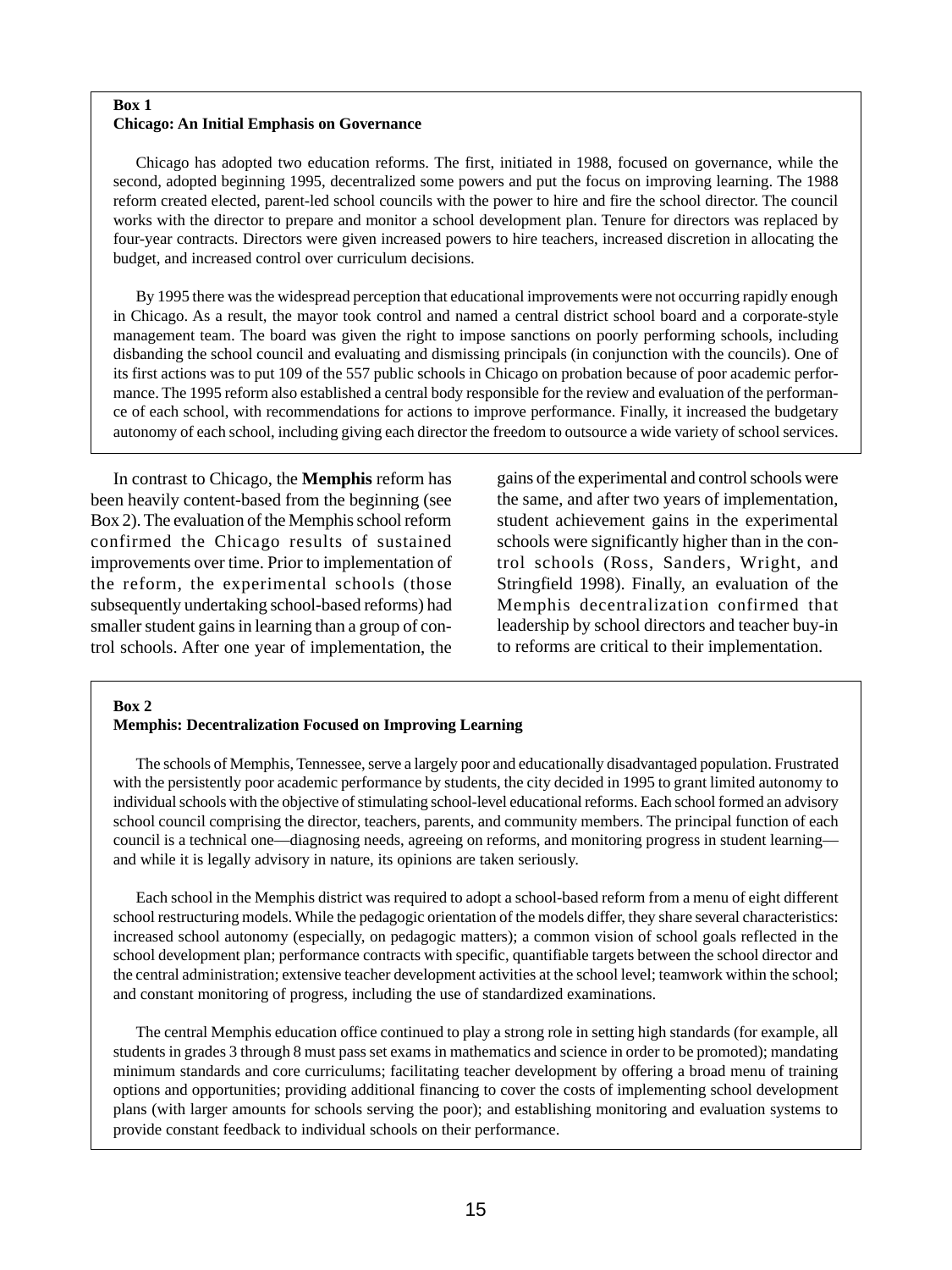Taken together, the El Salvador, Nicaragua, Chile, Chicago, and Memphis evaluations provide strong evidence that educational decentralization can improve learning. What is notable is that those cases demonstrating the largest positive gains have emphasized school autonomy with pedagogic reform, especially true in Chicago since 1995, in Memphis, and since 1990 in Chile.

#### **Summary**

Education decentralization is a worldwide phenomenon, and Latin America is no exception. While there are economic and education arguments for decentralization, the particular forms of decentralization in most Latin American countries have been driven more by politics. Given the magnitude of education decentralization efforts in the Region over the past decade and the forms they have taken, it is timely to assess their effects.

The evaluation of decentralization reforms is difficult due to (1) lack of baseline data, (2) incomplete implementation of many reform elements, and (3) lags between implementation and the changes in such factors as behavior and resource allocation, which affect learning. The difficulty in evaluating reforms argues for caution in interpreting results. The lack of much rigorous evaluation of Latin American experiences has led us to rely to some extent on good evaluations of decentralization efforts outside the region for our overall conclusions.

The fact that few evaluations exist of the impact of decentralization on learning outcomes has also led us to an alternative approach to infer impacts by looking at the extent to which characteristics of decentralization reforms are consistent with the characteristics associated with high-performing schools. The fact that two well-evaluated and successful U.S. school reforms—in Chicago and Memphis—have shared the decentralization characteristics professional educators associate with public schools lends credence to this approach. Interestingly, many of the recommendations made by educators for creating effective schools are consistent with the prescriptions economists might make.

Designing decentralization reforms to improve

learning is complicated by the nature of education. For example, it is difficult for any actor external to the school to monitor and hold the school's performance accountable.After all, the outputs of the school are several, and almost all are difficult to measure. Experience has shown it is especially difficult to measure the value-added of the school in producing scholastic achievement (Ladd 1996). In addition, when teachers work in isolation they have the capacity to shirk their duties, with little risk of negative consequences. Finally, strong labor unions and regulatory protection (often embodied in teacher statutes in Latin America) make it difficult to penalize poor-performing teachers even when they can be identified.

To economists, these **agency problems** argue for a number of solutions. First, intense efforts should be made to provide good information on the performance of schools and teachers, taking into account the complexity of the educational production process. This may require establishing an independent agency to carry out external audits of schools that go beyond merely identifying outputs, and provide diagnoses of problems and propose solutions as well. Second, school directors should be given a large degree of authority; they have considerably better capacity to monitor school and teacher behavior than do local political agencies, including school councils. Third, teaching should be organized in a way that minimizes shirking and provides peer rewards and sanctions for performance. This requires that teachers share experiences and work together as much as possible. Fourth, given the high risk of shirking, teachers must themselves become the proponents and owners of efforts to improve teaching, including deciding on their own training. Externally imposed (that is, topdown) solutions to educational problems are likely to fail in the absence of an effective communications campaign to enlist the support of teachers.

Of the Latin American reforms reviewed here, two—those in Chile and Minas Gerais, Brazil—entail a large number of the elements that arguably give rise to the characteristics of effective schools. Neither reform has yet been subjected to rigorous evaluation, although the available evidence for Chile is positive. Two other Latin American reforms—more limited in scope than Chile and Minas Gerais—have been evaluated in terms of impact, with somewhat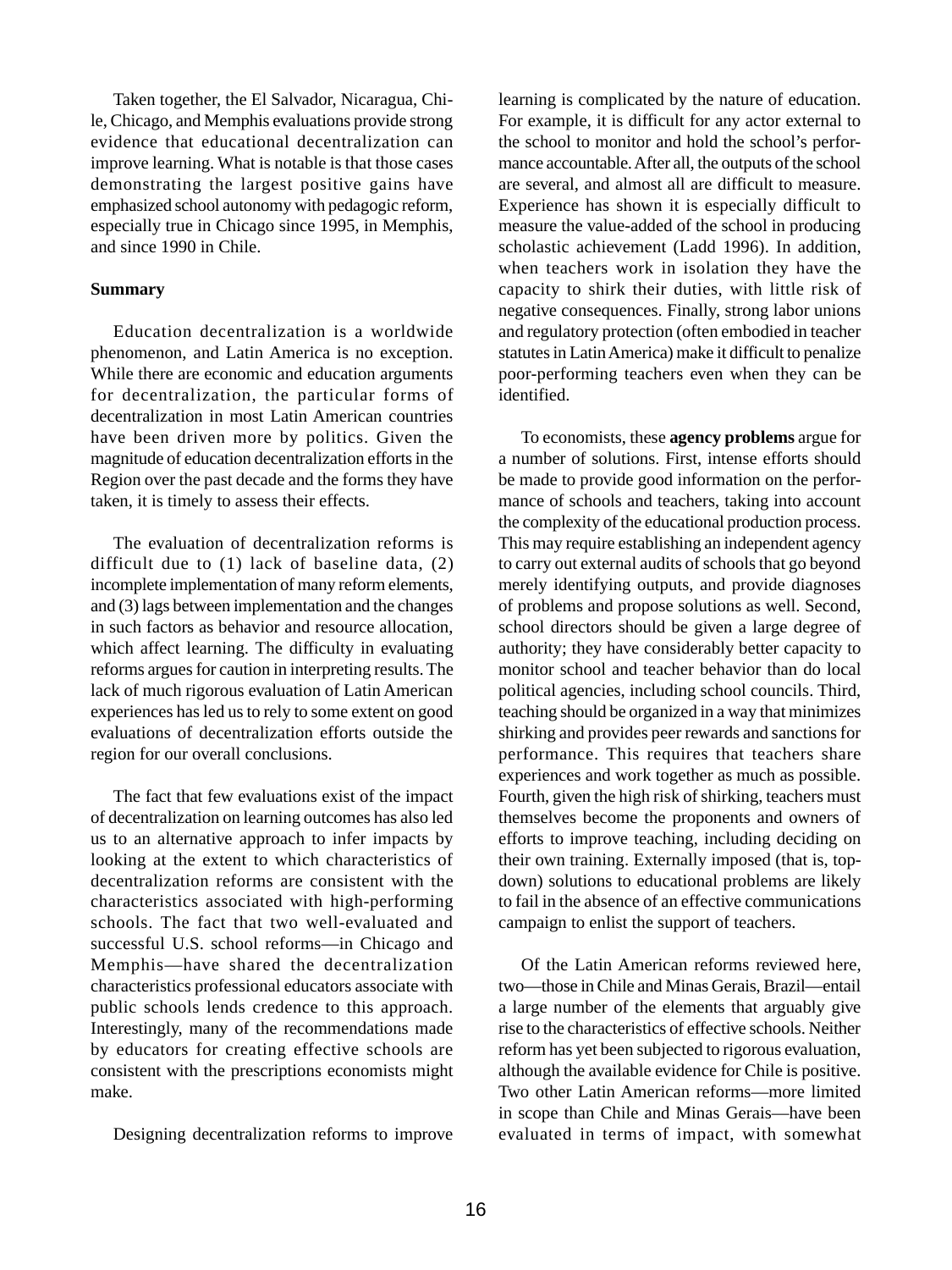contradictory results. El Salvador's EDUCO program has not yet demonstrated positive effects on learning, while Nicaragua's charter school program has. Nicaragua's reform granted substantial authority to school directors, which Brazilian research has found to be associated with learning gains.

In sum, there is growing evidence that at least some of the characteristics of education decentralization reforms that focus on school autonomy, as opposed to municipal or regional autonomy, contribute to higher-performing schools. Decentralization to subregional governments may also yield some educational benefits by allowing greater innovation and greater flexibility to adapt resource allocation to local prices, but they have not yet been proven.

## **Bibliography**

Aedo, Cristián (1998). "Difference in Schools and Student Performance in Chile." In William D. Savedoff, ed., *Organization Matters: Agency Problems in Health and Education*. Washington, D.C.: Inter-American Development Bank.

Arcia, Gustavo, and Humberto Belli (1998). "Rebuilding the Social Contract: School Autonomy in Nicaragua." LCHSD Paper Series No. 40. Department of Human Development, Latin America and the Caribbean Region. Washington, D.C.: World Bank.

Barzelay, Michael (1992). *Breaking Through Bureaucracy: A New Way for Managing in Government*. Berkeley, CA: University of California Press.

Bryk, Anthony; David Kerbow; and Sharon Rollow (1997). "Chicago School Reform." In D. Ravitch and J.Viteritti, eds., *New Schools for a New Century: The Redesign of Urban Education*. New Haven: Yale University Press, 164–200.

Bryk, A. S.; Y. M. Thum; J. Q. Easton; and S. Luppescu (1997). "Assessing School Productivity Using Student Achievement: The Chicago Public Elementary Schools," mimeo. Consortium on Chicago School Research.

Bryk, A. S.; Y. M. Thum; J. Q. Easton; and S. Luppescu (1998). "Examining Productivity: Ten-Year Trends in the Chicago Public Schools." Chicago: Consortium on Chicago School Research, March.

Catholic University (Pontífica Universidad Católica de Chile) (1998). *Informe Final: Evaluación de la Línea de Proyectos de Mejoramiento Educativo (PME)*. Convenio Ministerio de Educación—Facultad de Educación. Santiago, Chile, August.

Cox, Cristián, and María José Lemaitre (1999). "**Market** and State Principles of Reform in Chilean Education: Policies and Results." In Danny Leiptziger and Guillermy Perry, eds., *Chile: Recent Policy Lessons and Emerging Challenges*. WDI Development Studies Series. Washington, D.C.:World Bank.

Creemers, Bert P. M. (1994). *The Effective Classroom*. New York: Cassell.

Creemers, Bert P. M.; Tony Peters; and Dave Reynolds, eds. (1989). *School Effectiveness and School Improvement: Proceedings of the Second International Congress*. Rotterdam: International Congress for School Effectiveness 1989.

Dalin, Per, with Tekle Ayono, Anbesu Biazen, Birhanu Dibaba, Mumtaz Jahan, Matthew B. Miles, and Carlos Rojas (1994). *How Schools Improve: An International Report*. New York: Cassell.

Darling-Hammond, Linda (1997). *The Right to Learn: A Blueprint for Creating Schools that Work*. San Francisco: Jossey-Bass Publishers.

di Gropello, Emanuela (1998). "Descentralización de la Educación y la Salud: Un Analisis Comparativo de la Experiencia Latino Americano." Chile: CEPAL, Document No. LC/L1132.

Dillinger, William (1995). *Better Urban Services: Finding the Right Incentives*. Washington, D.C.: World Bank.

Espinola, Viola (1997). "Descentralización del sistema Educativo en Chile: Impacto en la gestion de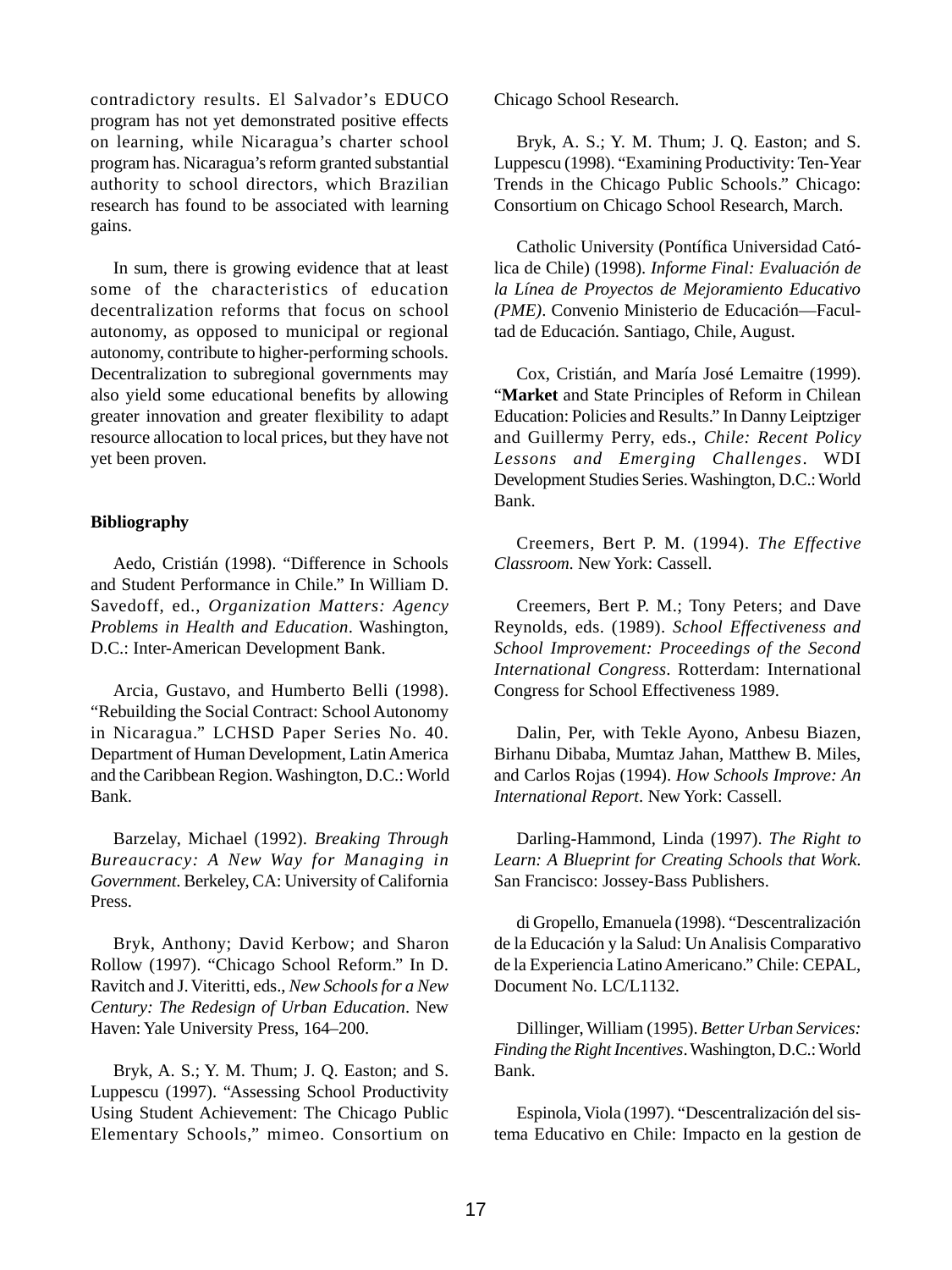las escuelas." Informe No. 10., May. Department of Human Development, Latin America and the Caribbean Region. Washington, D.C.: World Bank.

Fiske, Edward B. (1996). "Decentralization of Education—Politics and Consensus." Directions in Development Series. Washington, D.C.: World Bank.

Fuller, Bruce, and Magdalena Rivarola (1998). "Nicaragua's Experiment to Decentralize Schools: Views of Parents, Teachers, and Directors." Development Economics Research Group, Working Paper Series on Impact Evaluation of Education Reforms, No. 5, February. Washington, D.C.: World Bank.

Gaynor, Cathy (1998). "Decentralization of Education—Teacher Management." Directions in Development Series. Washington, D.C.: World Bank.

Gershberg, Alec Ian (1995). "Fiscal Decentralization and Intergovernmental Relations: An Analysis of Federal Versus State Education Finance in Mexico." *Review of Urban and Regional Development Studies* 7 (2): 199–142.

Gershberg, Alec Ian (1998a). "Decentralization and Re-centralization: Lessons from the Social Sectors in Mexico and Nicaragua." Office of the Chief Economist, Working Paper No. 379. Washington, D.C.: Inter-American Development Bank.

Gershberg, Alec Ian (1998b). "Decentralization, Re-centralization, and Performance Accountability: Building an Operationally Useful Framework for Analysis." *Development Policy Review* 16 (4) :405– 31.

Gershberg, Alec Ian (1999a). "Decentralization, Citizen Participation, and the Role of the State: The Autonomous Schools Program in Nicaragua." *Latin American Perspectives*, 26(4):8-38.

Gershberg,Alec Ian (1999b). "Fostering Effective Parental Participation in Education: Lessons from a Comparison of Reform Processes in Nicaragua and Mexico. *World Development* 27 (4).

Guedes, A., A. L. Amaral, R. Walker, and T. Lobo (1995). "Brazil—Decentralized Management of Education in Minas Gerais." Education Sector, July. Washington, D.C.: World Bank.

Hanson, E. Mark (1997). "Educational Decentralization: Issues and Challenges." Occasional Paper No. 9. Chile: Partnership for Educational Revitalization in the Americas.

Hanushek, Eric A. (1994). *Making Schools Work: Improving Performance and Controlling Costs*. Washington, D.C.: Brookings Institution.

Haslam, M. Bruce (1997). "How to Rebuild a Local Professional Development Infrastructure." Arlington, VA: New American Schools. Getting Better by Design Series No. 4.

Henevald, Ward, and Helen Craig (1996). *Schools Count: World Bank Project Designs and the Quality of Primary Education in Sub-Saharan Africa*. Washington, D.C.: World Bank.

IDB (Inter-American Development Bank) (1994). "Special Report: Fiscal Decentralization." In *Economic and Social Progress in Latin America: 1994 Report*. Washington, D.C.

INEP (Instituto Nacional de Estudios e Pesquisas Educacionais) (1997). *Sistema Nacional de Avaliação da Educação Básica (SAEB): Primeiros Resultados.* Brasilia: INEP.

Javed Burki, Shahid, and Guillermo E. Perry (1998). *Beyond the Washington Consensus: Institutions Matter.* Washington, D.C.: World Bank.

Jimenez, Emmanuel, and Yasuyuki Sawada (1998). "Do Community-Managed Schools Work? An Evaluation of El Salvador's EDUCO Program." Development Research Group, Working Paper Series on Impact Evaluation of Education Reforms, No. 8, February. Washington, D.C.: World Bank.

Kellor, Eileen M., and Allan Odden (1999). "Cincinnati: A Case Study Design of a School-Based Performance Award Program." Paper presented to the American Education Finance Association, Seattle, WA, March 18–21.

King, Elizabeth; Laura Rawlings; Berk Özler;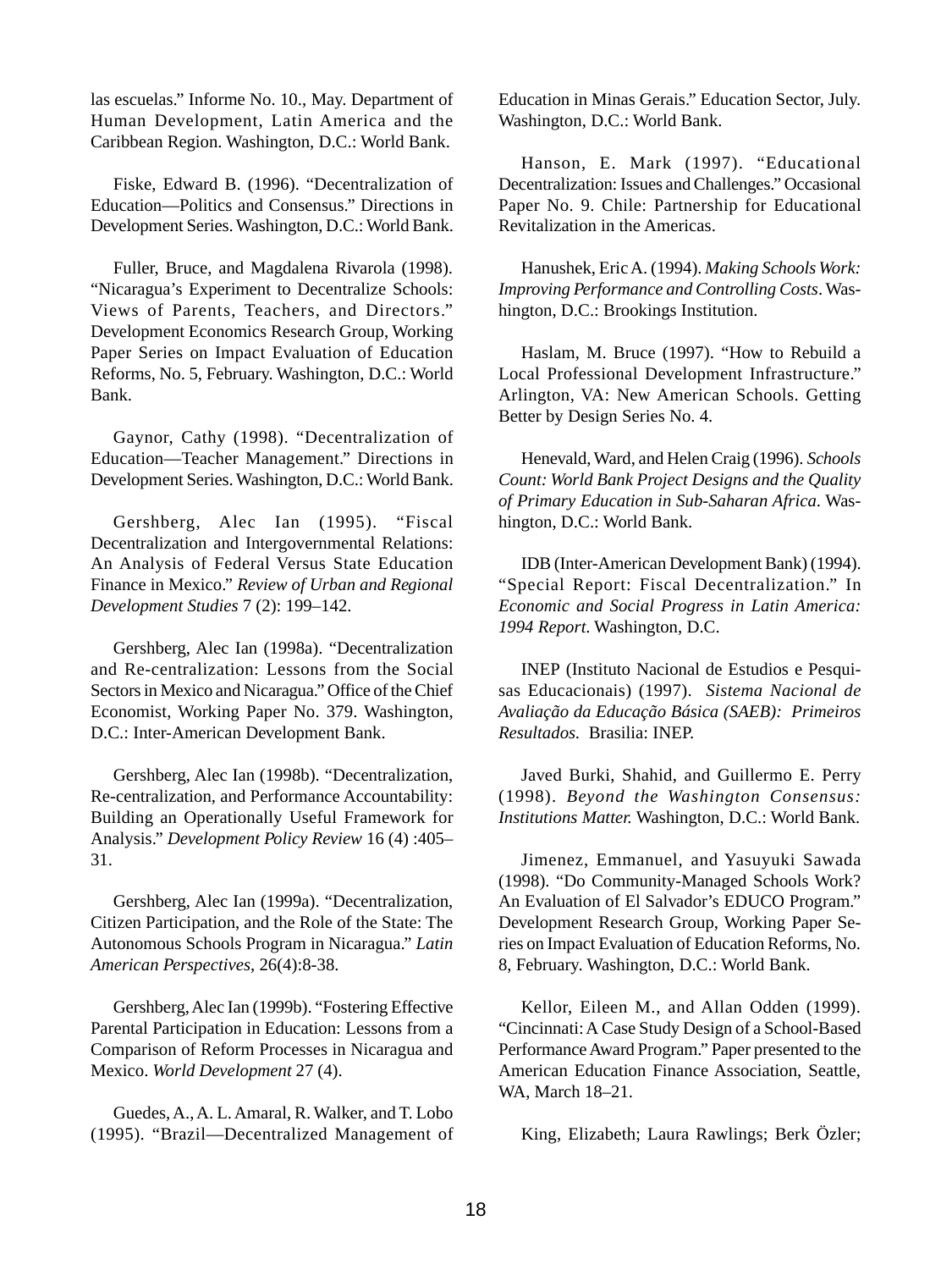Patricia Callejas; Nora Gordon; and Nora Mayorga (1996). "Nicaragua's School Autonomy Reform: A First Look." Working Paper Series on Impact Evaluation of Education Reforms, No. 1, October 15. Washington, D.C.: World Bank.

King, Elizabeth, and Berk Özler (1998). "What's Decentralization Got To Do with Learning? The Case of Nicaragua's School Autonomy Reform." Development Economics Research Group, Working Paper Series on Impact Evaluation of Education Reforms, No. 9, June. Washington, D.C.: World Bank.

Laboratorio Latinoamericano de Evaluación de la Calidad de la Educación (1999). "Primer Estudio Internacional Comparativo sobre Lenguaje, Matemática y Factores Asociados en Tercero y Cuarto Grado." Santiago, Chile: UNESCO/OREALC.

Ladd, Helen, ed. (1996). *Holding Schools Accountable: Performance-Based Reform in Education.*Washington, D.C.: Brookings Institution. Lawler, Edward E. (1992). *The Ultimate Advantage: Creating the High Involvement Organization*. San Francisco: Jossey-Bass.

McEwan, Patrick, and Martin Carnoy (1998). "Public Investments or Private Schools? A Reconstruction of Educational Improvements in Chile." Processed. Washington, D.C.: World Bank.

Mohrman, Susan Anlbers, and Priscilla Wohlstetter, eds. (1994). *School-Based Management: Organizing for High Performance*. San Francisco: Jossey-Bass.

Navarro, Juan Carlos, and Rafael de la Cruz (1998). "Federal, State and Nonprofit Schools in Venezuela." In William D. Savedoff, ed., *Organization Matters: Agency Problems in Health and Education*. Washington, D.C.: Inter-American Development Bank.

OECD (1998). *Education at a Glance – OECD Indicators*. Paris: Organization for Economic Cooperation and Development.

Paes de Barros, Ricardo, and Rosane Silva Pinto de Mendonça (1998). "The Impact of Three Institutional Innovations in Brazilian Education." In William D. Savedoff, ed., *Organization Matters: Agency Problems in Health and Education*. Washington, D.C.: Inter-American Development Bank.

PREAL (Partnership for Educational Revitalization in the Americas) (1998). *The Future at Stake: Report of the Task Force on Education, Equity, and Economic Competitiveness in Latin America and the Caribbean*." Chile.

PREAL/CINDE (Programa de Promoción de la Reforma Educativa en América Latina y el Caribe/ Corporación de Investigaciones para el Desarrollo) (1999). "Laboratorio Latinoamericano difunde estudio comparativo de lenguaje y matemáticas." PREAL Informa No. 2 (February).

Ross, Steven M.; Marty Alberg; and John Nunnery (1998). "Selection and Evaluation of Locally Developed Versus Externally Developed Schoolwide Projects." Mimeo. Memphis,TN: Center for Research in Educational Policy, The University of Memphis, September.

Ross, Steven M.; William L. Sanders; S. Paul Wright; and Samuel Stringfield (1998). "The Memphis Restructuring Initiative: Achievement Results for Years 1 and 2 on the Tennessee Value-Added Assessment System (TVAAS)." Memphis, TN: Center for Research in Educational Policy, The University of Memphis, June.

Savedoff, William, ed. (1999). *Organization Matters: Agency Problems in Health and Education*. Washington, DC: Inter-American Development Bank.

Schmelkes, Sylvia (1996). *The Quality of Primary Education: A Case Study of Puebla, Mexico.* Paris: UNESCO, International Institute for Educational Planning.

Shipps, Dorothy; Joe Kahne; and Mark Smylie (1997). "Been Down So Long, It Looks Like Up to Me: Decentralization in the Chicago Public Schools, 1988–1997." Paper presented to the annual meeting of The University Council for Educational Administration, Orlando, FL, October 31–November 2.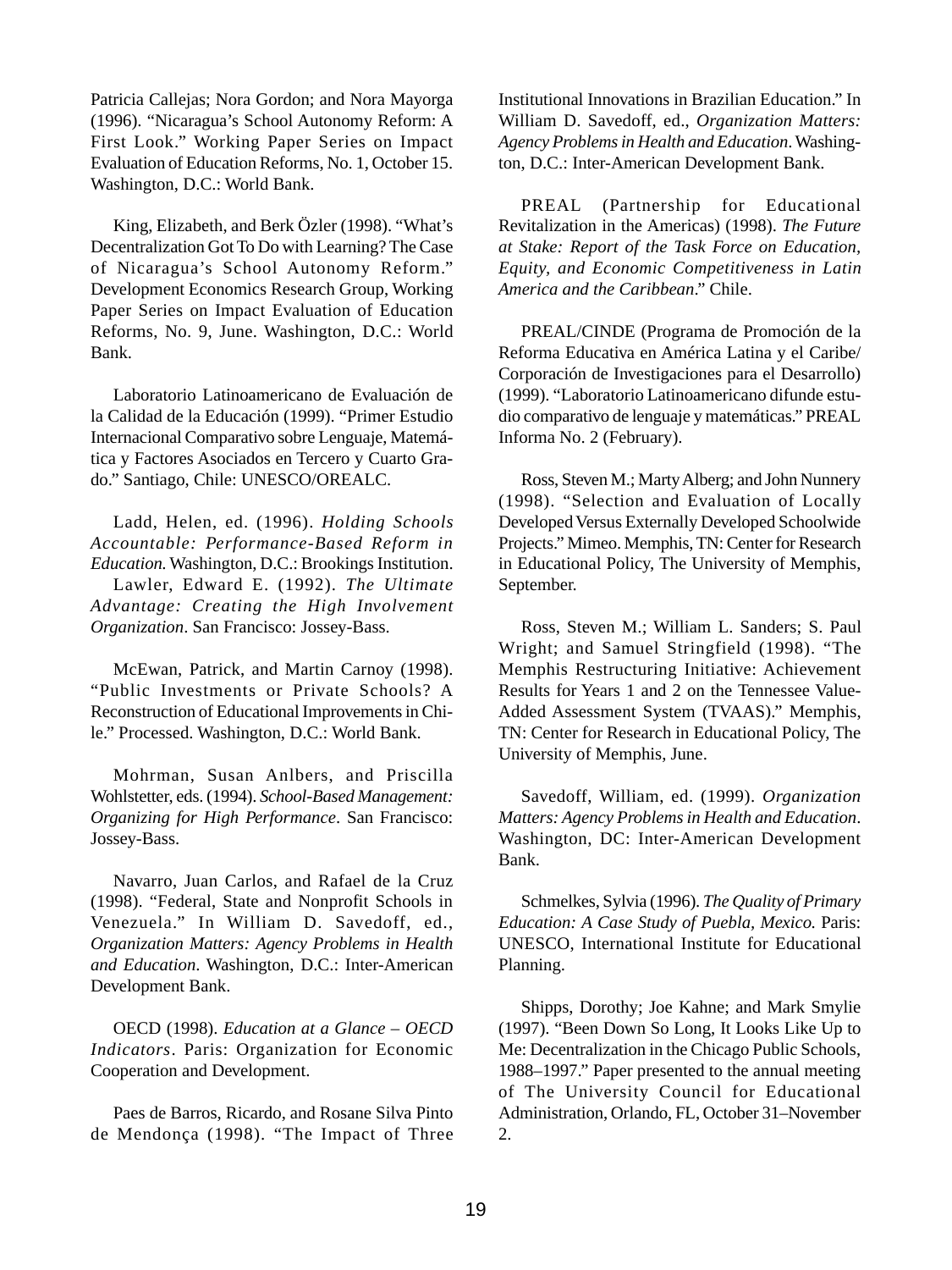Slavin, Robert E. (1996). "Salas de Clase Efectivas, Escuelas Efectivas." Occasional Paper No. 3. Chile: Partnership for Educational Revitalization in the Americas.

Summers, Anita A., and Amy W. Johnson (1991). "A Review of the Evidence on the Effects of School Based Management Plans." Paper for the Panel on the Economics of Educational Reform, March 29. Washington, D.C.: The Brookings Institution.

Summit of the Americas II (1998). Plan of Action. Santiago, Chile, April 1–3.

Winkler, Donald R. (1994). "The Design and Administration of Intergovernmental Transfers: Fiscal Decentralization in Latin America." Discussion Paper, No. 235, July. Washington, D.C.: World Bank.

Wong, Kenneth K.; Robert Dreeben; and Laurence E. Lynn Jr. (1997). "Integrated Governance as a Reform Strategy in the Chicago Public Schools." Office of Educational Research and Improvement, Department of Education, Laboratory for Student Success Publication Series, Report No. L97–10.

World Bank (1997). "El Salvador's Community-Managed Schools (EDUCO) Program: A First Report." Development Research Group, Working Paper Series on Impact Evaluation of Education Reforms, No. 4, July. Washington, D.C.

World Bank (1994). "El Salvador—Community Education Strategy: Decentralized School Management." Education Sector, Final Sector Report, No. 13502, December. Washington, D.C.

Xavier, Antonio Carlos da Ressurreição, José Amaral Sobrinho e Fátima Marra (Orgs.) (1994). *Gestão escolar: desafios e tendências.* INSTITUTO DE PESQUISA ECONOMICA APLICADA. IPEA. Livros. Série IPEA, 145. Brasília: 375p.

Alexandra Blackhurst C:\CDRIVE\valdivia\Winkler.doc 02/07/00 2:40 PM